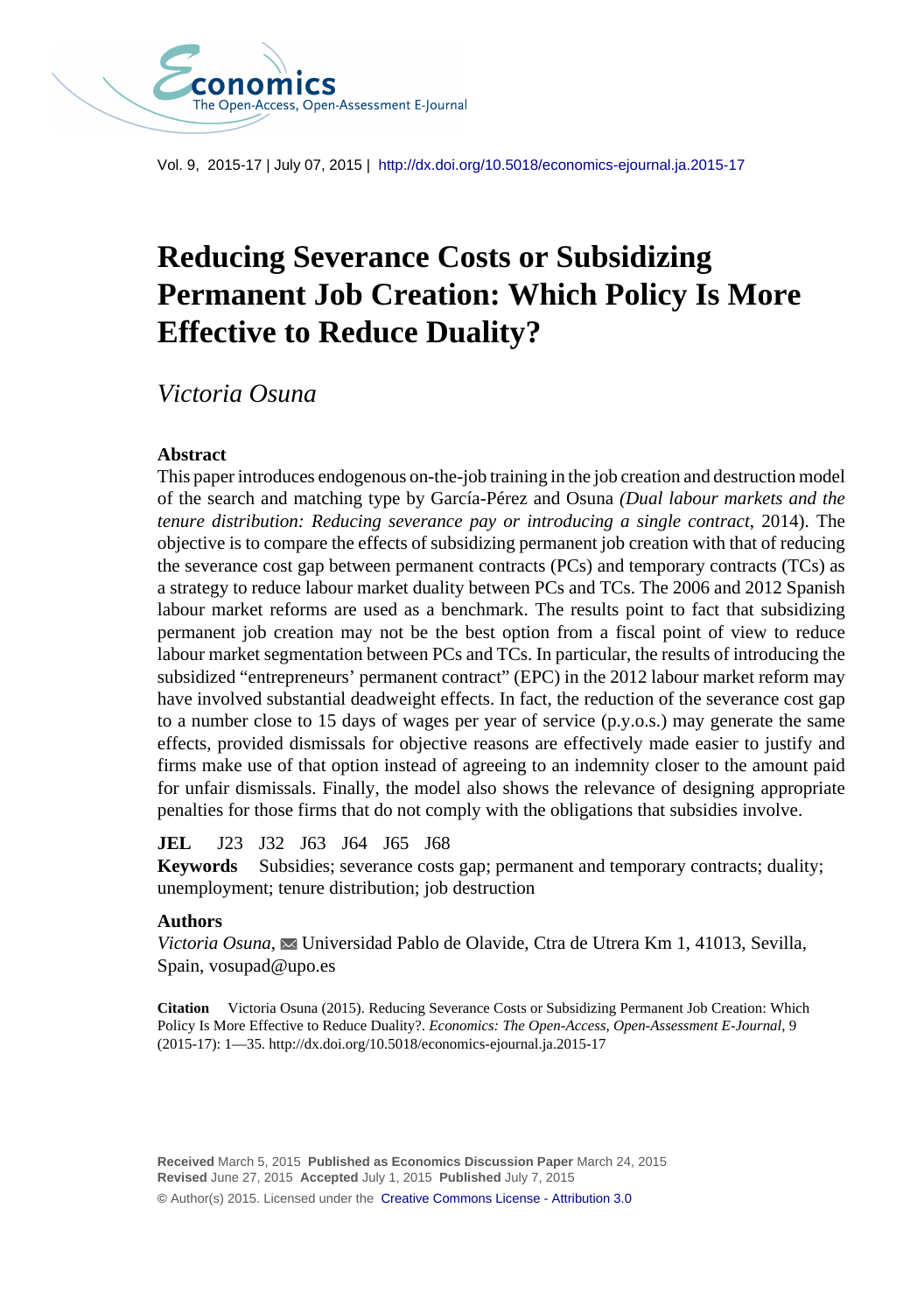## 1 Introduction

Over the last three decades, the world economy has experienced an intense process of globalization and technological progress. Some Southern European countries, with Spain as the best example, reacted to these changes by introducing labor market flexibility at the margin through temporary contracts with very low severance costs. This strategy, together with the low degree of internal flexibility present in these labour markets, has generated dual labour markets with very perverse consequences in terms of volatility of employment, persistency of labour market segmentation, productivity growth and fiscal externalities (see, for instance, [Costain et al.](#page-32-0) [\(2010\)](#page-32-0) and [Dolado et al.](#page-33-0) [\(2008\)](#page-33-0) for further details). Triggered by the enormous increase in unemployment rates during the "Great Recession" and by the perverse consequences of duality, governments in these countries have recently opted for combining reductions in the severance costs gap between PCs and TCs with some fiscal measures, such us tax rebates for job conversions of TCs into PCs or subsidies for permanent job creation.

For instance, Spanish governments have introduced major changes concerning external and internal flexibility in the reforms that took place in 2010 and 2012, and some of these measures have been coupled with subsidies. Concerning external flexibility there has been a substantial reduction in the severance cost gap for unfair dismissals, from 37 to 21 days of wages p.y.o.s.<sup>1</sup> In addition, the reform introduced a new PC, which is referred to as the "entrepreneurs' permanent contract" (EPC), with a one-year probationary period, zero severance costs during such period and large wage subsidies for younger and older workers hired by small firms. Regarding internal flexibility, these reforms have allowed for an internal devaluation by facilitating the adjustment of hours and wages to changes in a firm's economic conditions as an alternative to job destruction. In particular, short-time work (STW) mechanisms have been made easier to implement and, again, they have been partially subsidized.

<sup>&</sup>lt;sup>1</sup> The indemnity of workers with PCs decreased from 45 to 33 days of wages p.y.o.s. in case of unfair dismissal and became closer to the mean OECD compensation, which is 21 days of wages p.y.o.s (see [OCDE](#page-33-0) [\(2013\)](#page-33-0) for further details), whereas the indemnity of workers with TCs increased from 8 to 12 days of wages p.y.o.s.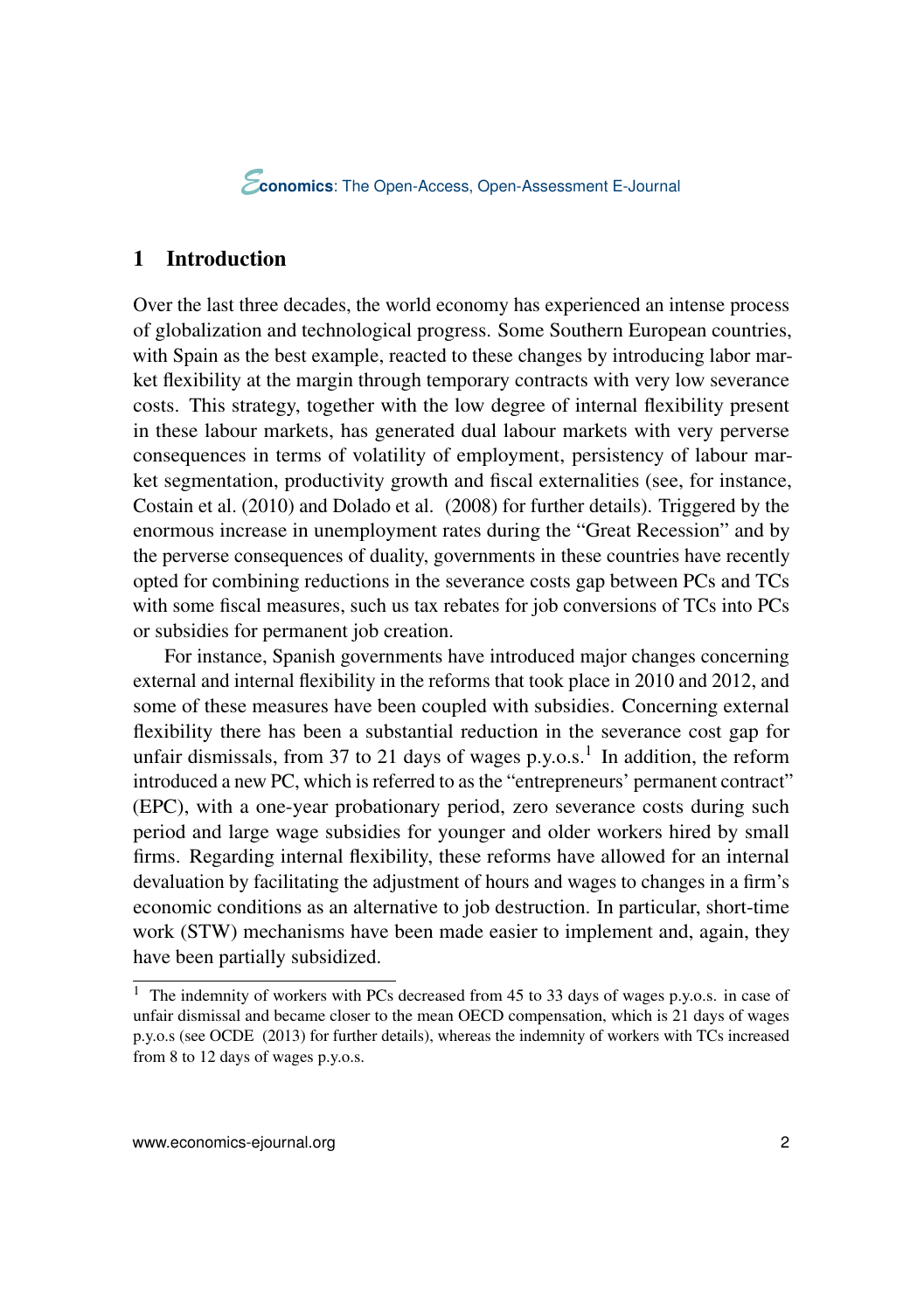The idea of subsidizing permanent job creation seems to be deeply rooted in Southern European countries. For instance, Spanish governments have lunched several labour market reforms over the last twenty years that have involved the provision of subsidies, either by directly hiring workers under PCs or by converting TCs into PCs with substantial rebates in social security contributions (see [Bentolila](#page-32-0) [et al.](#page-32-0) [\(2008\)](#page-32-0) for a summary of these reforms). Also the recent Italian labour market reform (the "Jobs Act") envisages, not only a substantial reduction in the severance costs of permanent workers, but also the availability of subsidies for three years in order to provide incentives for permanent job creation. The problem with subsidizing job creation is that it creates fiscal imbalances, which are not desirable in the actual economic context, and also their effectiveness is not clear because of the substitution and deadweight effects that they may induce. In fact, [García-Pérez and Rebollo](#page-33-0) [\(2009\)](#page-33-0) find that the permanent employment promotion contracts (PEPCs) introduced in the 1997 and 2006 labour market reforms, which qualified for social security rebates, have recorded a much higher job destruction rate than ordinary PCs.

The objective of this paper is to introduce endogenous on-the-job training in the job creation and destruction model of the search and matching type by [García-Pérez](#page-33-0) [and Osuna](#page-33-0) [\(2014\)](#page-33-0) to study the effectiveness of subsidizing permanent job creation as a strategy to reduce duality. The ingredients of the model by [García-Pérez](#page-33-0) [and Osuna](#page-33-0) [\(2014\)](#page-33-0), which intended to capture the specific features of the Spanish economy, were (i) the existence of a *segmented labour market* with two types of jobs (permanent and temporary) that differ in productivity, in the maximum length of the contract and in the associated severance costs; (ii) endogenous job conversion of TCs into PCs; (iii) severance costs modelled as a transfer from the firm to the worker and as a function of seniority; and (iv) downward wage rigidities such that severance costs have real effects.<sup>2</sup> The main contribution of the present paper is twofold. The first one is the modelling of on-the-job training as

 $\overline{2}$  [Lazear](#page-33-0) [\(1990\)](#page-33-0) notes that if contracts were perfect, severance payments would be neutral. If the government forced employers to make payments to workers in the case of dismissal, perfect contracts would undo those transfers by specifying opposite payments from workers to employers. Thus, for severance pay to have an effect, some form of incompleteness is needed. Most studies have avoided this problem by modelling dismissal costs as firing taxes; thus, the effects cannot be undone by private arrangements.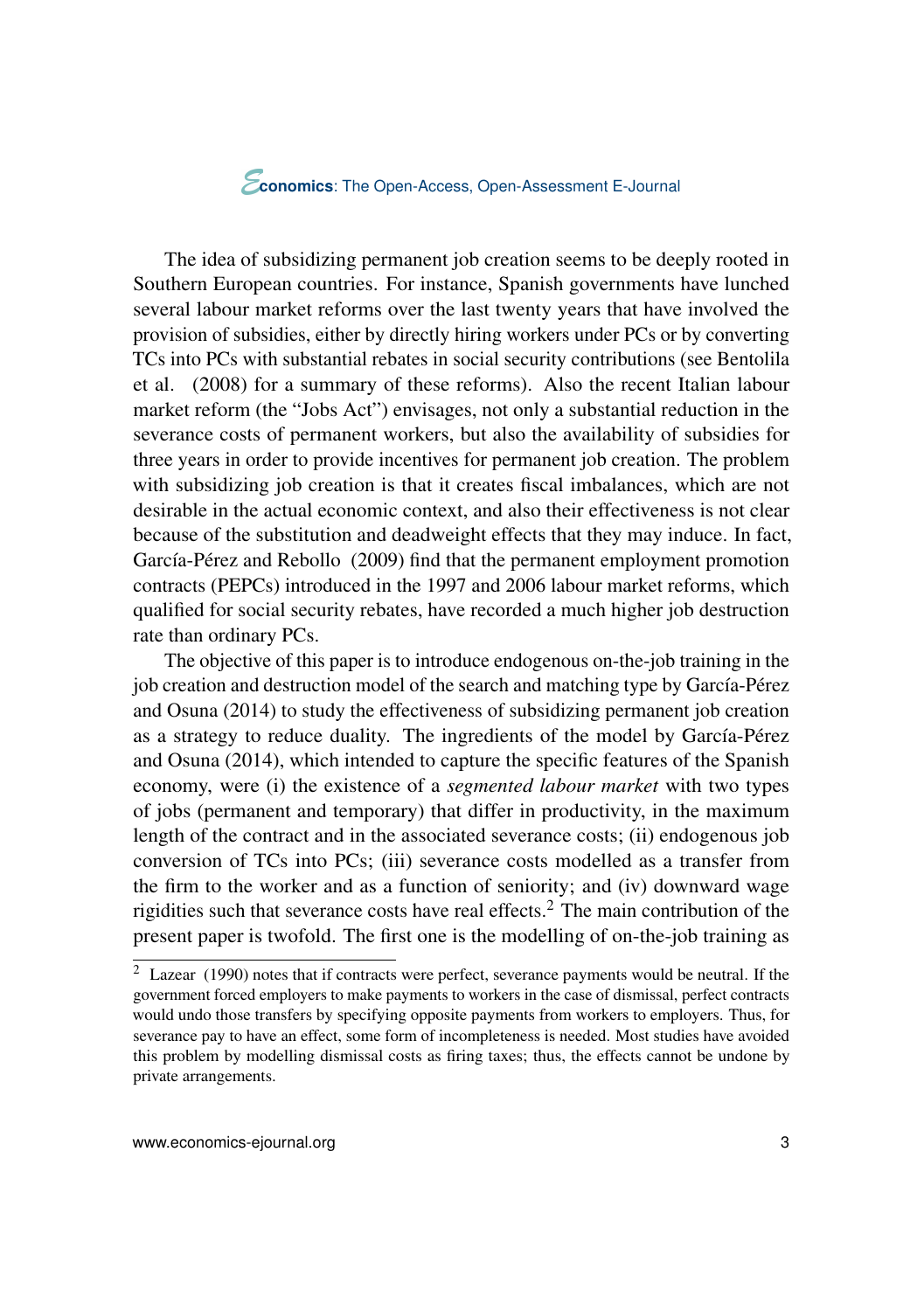an endogenous decision taken by firms. This is relevant for the question at hand because the addressed labour market reforms affect separation rates and thereby the incentives to train workers. $3$  The second one is the introduction of subsidies for permanent job creation in this type of framework, which will allow us to compare the effectiveness of reducing the severance costs gap and subsidizing permanent job creation. In this labour market, firms will be heterogeneous agents that take training decisions and use these two types of contracts to endogenously adjust their employment levels when facing idiosyncratic persistent shocks. I follow Mortensen and Pissarides (1994) by assuming one-job firms.

In addition, the Spanish case will be used as a benchmark to compare the effects of subsidizing permanent job creation, both in the 2006 and in the 2012 labour market reforms, with the effects of merely reducing the severance cost gap between permanent and temporary contracts as it has been the case in the 2012 labour market reform. The metric that will be used to measure the change in the degree of duality in the steady-state will be the changes in job destruction rates and the changes in the tenure distribution.

The steady-state results show that the reduction in the severance costs gap that was introduced in the 2012 labour market reform for unfair dismissals is as effective as the type of subsidies for permanent job creation introduced in the 2006 labour market reform in terms of reducing the unemployment rate and labour market segmentation, and it is much cheaper from a fiscal point of view. These results point to fact that subsidizing permanent job creation may not be the best option from a fiscal point of view to reduce labour market segmentation between PCs and TCs. In particular, the results of introducing the subsidized EPC in the 2012 labour market reform may have involved substantial deadweight effects. In fact, the reduction of the severance cost gap to a number close to 15 days of wages p.y.o.s may generate the same effects, provided dismissals for objective reasons are effectively made easier to justify and firms make use of that option instead of agreeing to an indemnity closer to the amount paid for unfair dismissals. Finally, the model also shows the relevance of designing appropriate penalties for those firms that do not comply with the obligations that subsidies involve.

 $3\,$  I thank an anonymous referee and the editor for the suggestion of endogenizing this decision in this context.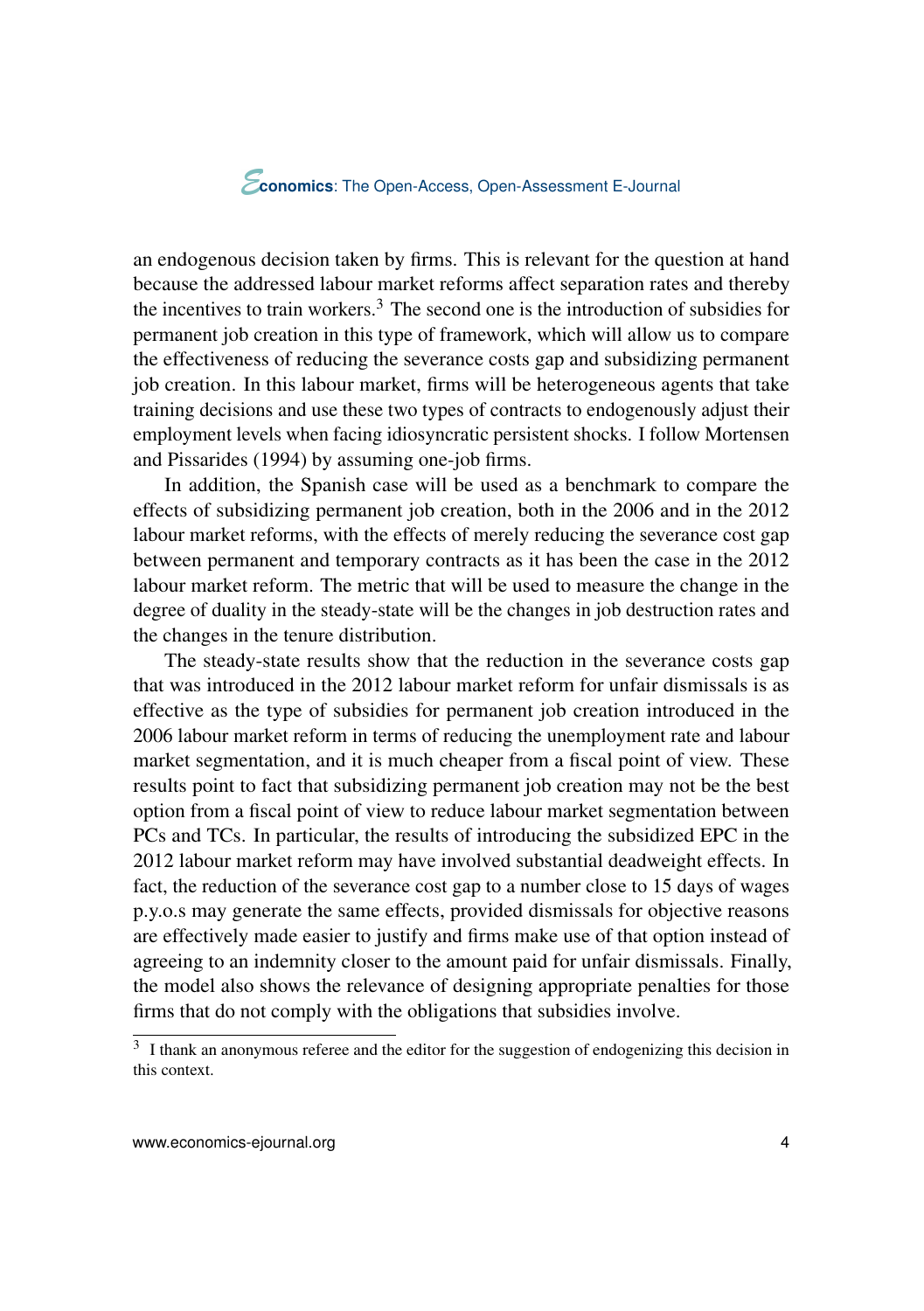The paper is organized as follows. The baseline model is presented in Section 2. In Section [3,](#page-16-0) the calibration strategy of the benchmark model and the reform scenarios is discussed. In Section [4,](#page-22-0) the steady-state analysis of the policies of interest is performed. Finally, some conclusions are drawn in Section [5.](#page--1-0)

# 2 The Model

#### 2.1 Population

The economy is populated by a continuum of workers with a unit mass and a continuum of firms. Workers can either be employed or unemployed. Hence, out of the labour force is not considered as an additional state. Unemployed workers look for employment opportunities; employed workers produce and do not search for jobs. Firms post vacancies or produce. The cost of having a vacancy open is *cv*. Posting a vacancy is not job creation unless it is filled. Each firm is a one-job firm, and the job may be occupied and producing or vacant. Free entry is assumed. The source of heterogeneity is due to the existence of matches with different productivities and durations. Therefore, the state space that describes the situation of a particular worker is  $S = \{ \{0,1\} \times \mathcal{E} \times D \times TR \}$ , where  $\mathcal{E} = \{ \varepsilon_1, ..., \varepsilon_n \}$  is a discrete set for the quality of the match,  $D = \{1, ..., N\}$  is also a discrete set denoting the duration of a job (worker's seniority) and  $TR = \{tr_0, tr_1\}$  can take two values, depending on whether the firm has trained the worker or not. Each cuadruple indicates whether the worker is unemployed (0) or employed (1) and, in that last case, the quality and duration of the match and whether the worker has been trained.

#### 2.2 Preferences

Workers have identical preferences, live infinitely and maximise their utility, which is taken to be linear in consumption. It is assumed that they supply work inelastically, that is, they will accept any opportunity that arises. Thus, each worker has preferences defined by  $\sum_{t=1}^{\infty} \beta^t c_t$ , where β is the discount factor ( $0 \le \beta < 1$ ) and  $c<sub>t</sub>$  is individual consumption. Firms are further assumed to be risk neutral.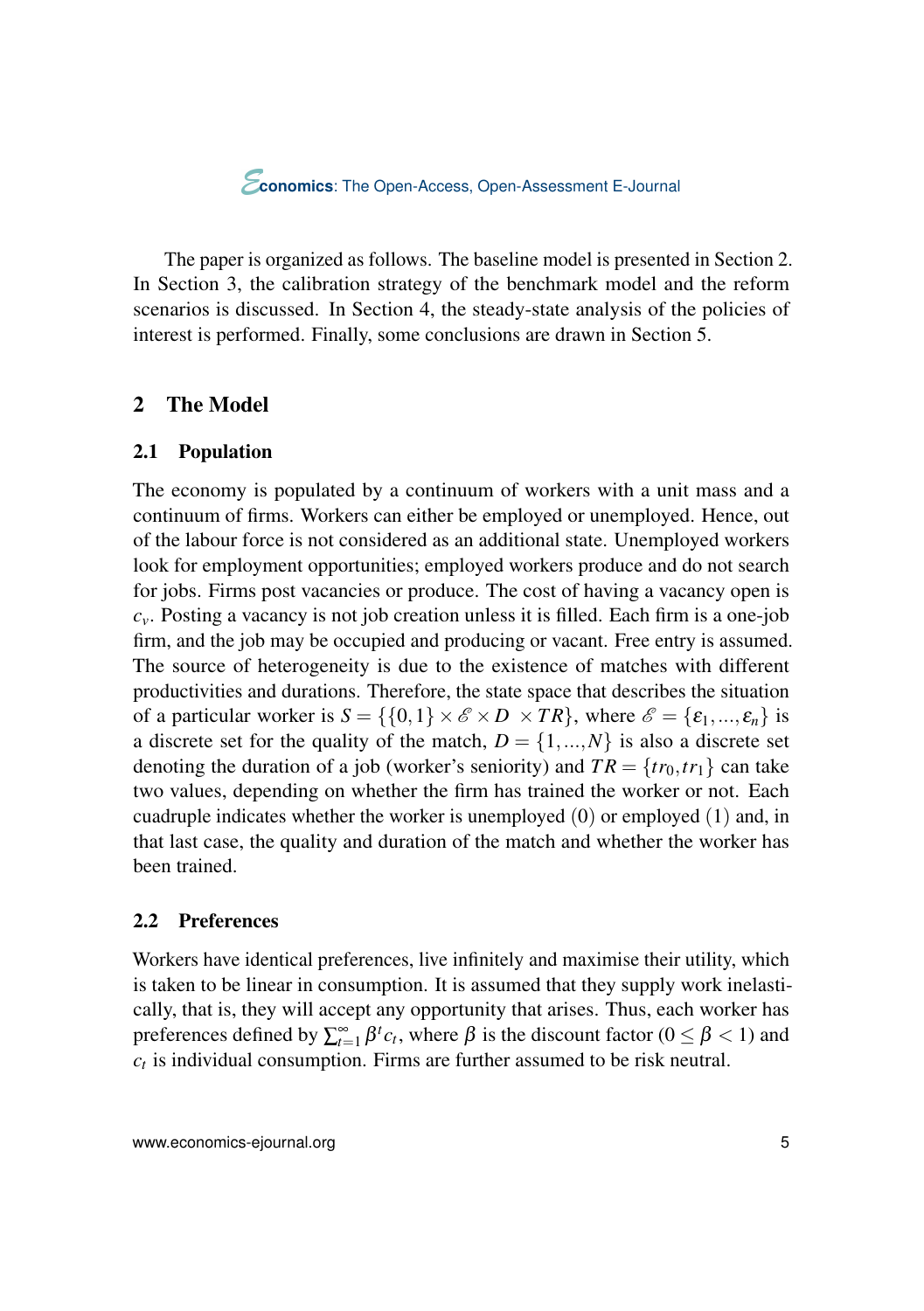# 2.3 Technologies

# *Production Technology*

Each job is characterised by an irreversible technology and produces one unit of a differentiated product per period whose price is  $y(\epsilon_t)$ , where  $\{\epsilon_t\}$  is an idiosyncratic component, i.e., the quality of the match. This idiosyncratic component is modelled as a stationary and finite Markov chain. This process is the same for each match, and the realisations  $\varepsilon_{t+1}$  are independent and identically distributed with conditional transition probabilities  $\Gamma(\varepsilon'|\varepsilon) = Pr{\{\varepsilon_{t+1}|\varepsilon_t\}}$ , where  $\varepsilon, \varepsilon' \in \mathscr{E} = \{1, 2, ..., n_{\varepsilon}\}.$ Each new match starts with the same entry level  $\varepsilon_e$ , and from this initial condition, the quality of the match evolves stochastically due to these idiosyncratic shocks. It is assumed that agents know the law of motion of the process and observe their realisations at the beginning of the period. Finally, the match productivity is also affected by the endogenous decision of training a worker. As in [García-Pérez and](#page-33-0) [Osuna](#page-33-0) [\(2014\)](#page-33-0) and based on Spanish evidence, see, for instance, [Albert et al.](#page-32-0) [\(2005\)](#page-32-0) and [Dolado et al.](#page-33-0) [\(2008\)](#page-33-0), it is assumed that untrained workers are less productive than trained workers, and this feature is introduced through a productivity gap, γ. It is also assumed that training a worker is costly and, therefore productivity is lower in the period where training takes place by a factor  $\tau$ . Last, it is assumed that once training has taken place, productivity grows with seniority. This is modelled through an experience function  $\Lambda(d)$ .

## *Matching Technology*

In each period, vacancies and unemployed workers are stochastically matched. It is assumed that there exists an homogeneous of degree one matching function  $m = m(u, v)$ , increasing and concave in both arguments, where *v* is the number of vacancies and *u* is the number of unemployed workers, both normalised by the fixed labour force. Given the properties of the matching function, the transition rates for vacancies, *q*, and unemployed workers,  $\alpha$ , depend only on  $\theta = v/u$ , a measure of tightness in the labour market. The vacancy transition rate, *q*, is defined as the probability of filling a vacancy, and the transition rate for unemployed workers,  $\alpha$ , is defined as the probability of finding a job. These are given by

$$
q(\theta) = \frac{m(v, u)}{v} = m\left(1, \frac{u}{v}\right); \alpha(\theta) = \frac{m(v, u)}{u} = m\left(\frac{v}{u}, 1\right).
$$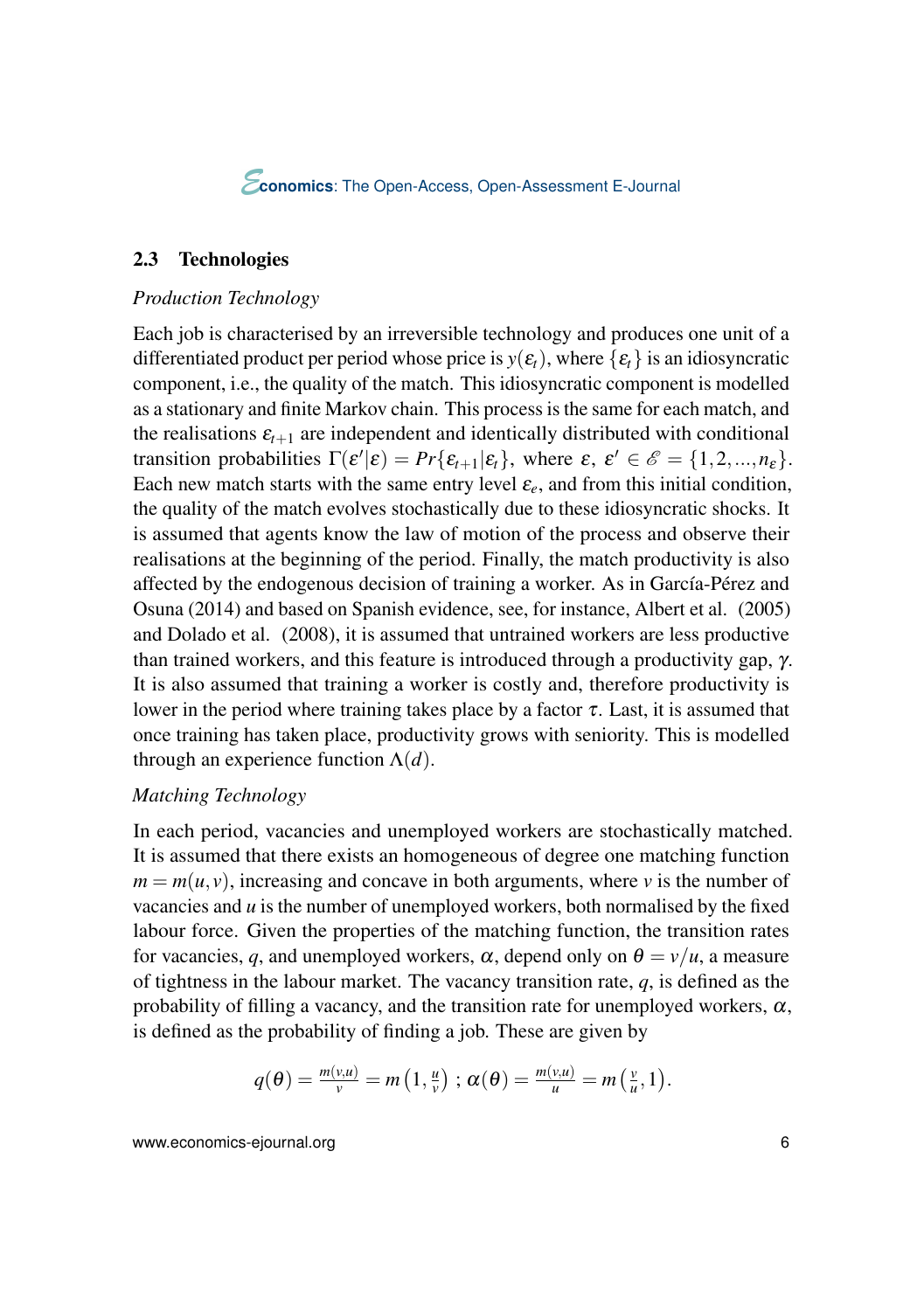#### 2.4 Equilibrium

The concept of equilibrium as used herein is recursive equilibrium. Before showing the problems that agents solve, it is convenient to explain the timing and the agents' decisions. At the beginning of the period, firms' idiosyncratic shocks are revealed for existing matches. Firms and workers then renegotiate wages. Given these wages, firms choose between two options: i) to continue producing with the current match or ii) to terminate the match and dismiss the worker. The nature of the problem depends on whether the firm has a PC or a TC, and on whether the worker has been previously trained or not. PCs entail high severance costs that depend on the quality of the match and on the duration of the contract, while severance costs for TCs depend also on both dimensions but are, in comparison, very low. In addition, the problem is not the same for all firms with a TC. Let *d* denote the duration of the contract. It is assumed that a TC cannot last more than  $d_{max}^t$  periods, and thus, the maximum number of renewals is  $d_{max}^t - 1$ . Therefore, firms whose TCs cannot be renewed decide between these two options: i) to convert the TC into a PC, taking into account the consequences regarding future severance costs or ii) to terminate the match. In all the matches where workers have not been trained, firms also consider the option of paying the training cost in order to enjoy higher productivity in the future.

Once all these decisions have been made, production starts both in firms where workers have not been fired during this period and in those that were matched with unemployed workers at the end of the last period. Finally, search decisions are made, and firms post vacancies for which the unemployed workers apply. This search process generates new matches that will be productive over the next period. Accordingly, there follows a formal description of the problems faced by both firms and workers.

#### Vacancy Creation

Every job is created as a temporary job according to the following equation:

$$
V = -c_v + \beta[q(\theta)J^{tc}(\varepsilon_e, 1, tr_0) + (1 - q(\theta))V],
$$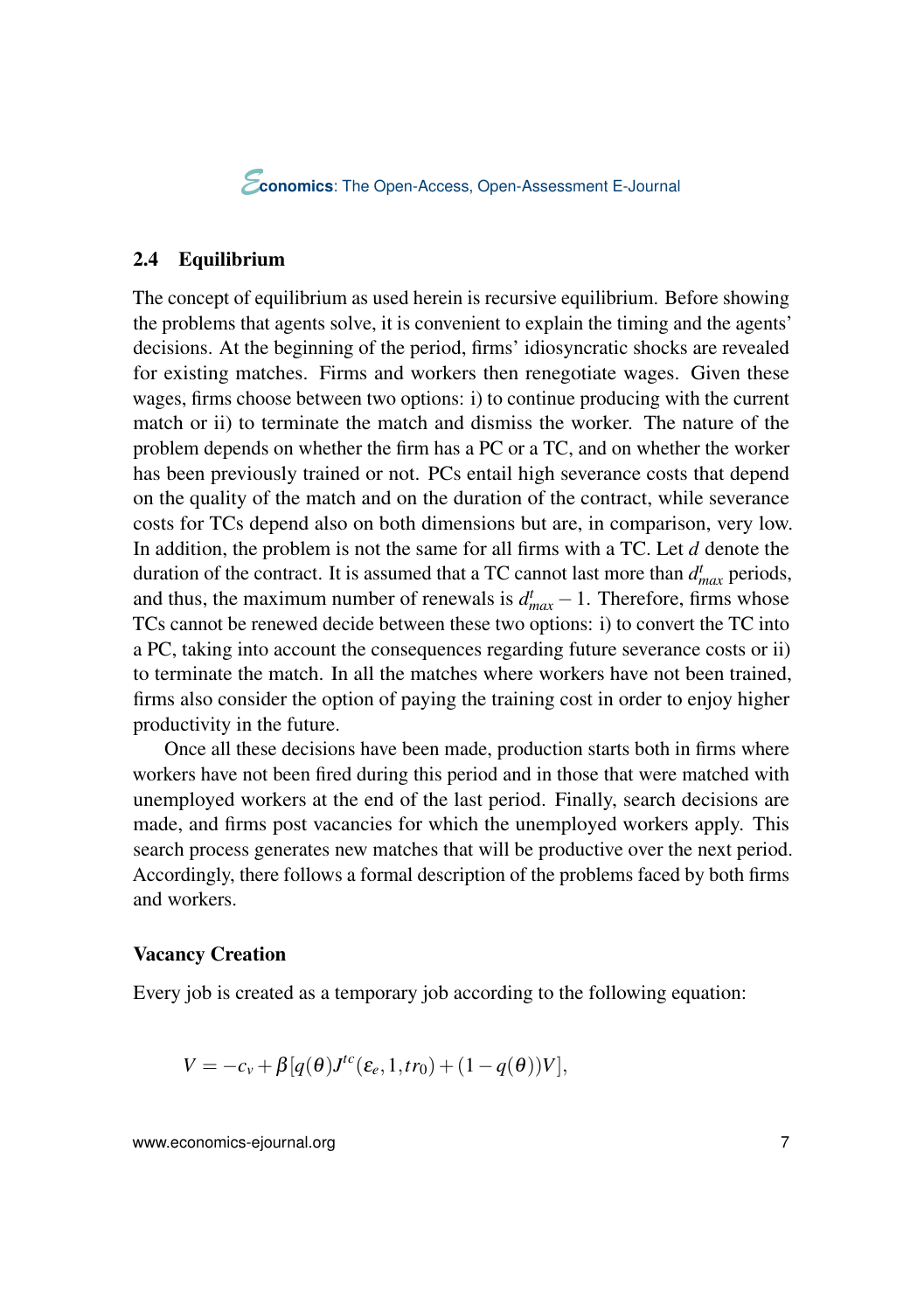where *V* is the value of a vacant job,  $J^{tc}(\varepsilon_e, 1, tr_0)$  is the value function of a firm with a first-period TC and  $\varepsilon_e$  is the entry level match quality. All vacancies lead to TC jobs, which may later be transformed to PC jobs.

## The Firm's Problem

#### *The Problem of Firms with Untrained Workers in Temporary Contracts*

The problem of a firm with an untrained temporary worker, whose contract length at the end of the last period was less than  $d_{max}^t$ , is

$$
J^{tc}(\varepsilon, d, tr_0) = \max \{ y(\varepsilon)(1-\tau) - w^{tc}(\varepsilon, d, tr_1)(1+\xi^{tc}) + \beta \sum_{\varepsilon'} \Gamma(\varepsilon'|\varepsilon) J^{tc}(\varepsilon', d', tr_1), y(\varepsilon)(1-\gamma) - w^{tc}(\varepsilon, d, tr_0)(1+\xi^{tc}) + \beta \sum_{\varepsilon'} \Gamma(\varepsilon'|\varepsilon) J^{tc}(\varepsilon', d', tr_0),
$$
  

$$
-s^{tc}(\varepsilon, d, tr_0) - c_v + \beta (q(\theta) J^{tc}(\varepsilon_{\varepsilon}, 1, tr_0) + (1-q(\theta)) V) \}
$$

 $g_{tr}^{tc}(\varepsilon, d, tr_0) = \begin{cases} tr_1 & \text{if the worker is trained} \\ tr_2 & \text{if the worker is not train} \end{cases}$ *tr*<sup>0</sup> if the worker is not trained

|  | $g^{tc}(\varepsilon, d, tr_0) = \begin{cases} 1 & \text{if the match continues} \\ 0 & \text{if the worker is fired} \end{cases}$ |
|--|-----------------------------------------------------------------------------------------------------------------------------------|

where  $J^{tc}(\varepsilon, d, tr_1)$ ,  $J^{tc}(\varepsilon, d, tr_0)$  and  $J^{tc}(\varepsilon, d, tr_1)$  are the value functions for this period and the next period of a firm with an untrained worker in a TC,  $y(\varepsilon)(1-\tau)$ is output if the worker is trained in the current period,  $y(\varepsilon)(1 - \gamma)$  is output if the worker remains untrained in the current period,  $\tau$  is the training cost,  $\gamma$ is a productivity gap between trained and untrained workers,  $w^{tc}(\varepsilon, d, tr_1)$  and  $w^{tc}(\varepsilon, d, tr_0)$  are the wages of trained and untrained workers,  $\xi^{tc}$  represents social security taxes paid by the firm,  $\Gamma(\varepsilon/|\varepsilon)$  is the conditional transition probability for the match quality and  $s^{tc}(\varepsilon, d, tr_0)$  is the severance cost of a worker that has not been trained. Note that a greater value of  $\varepsilon$  increases output and that both wages and severance costs are increasing in ε, *d* and *tr*.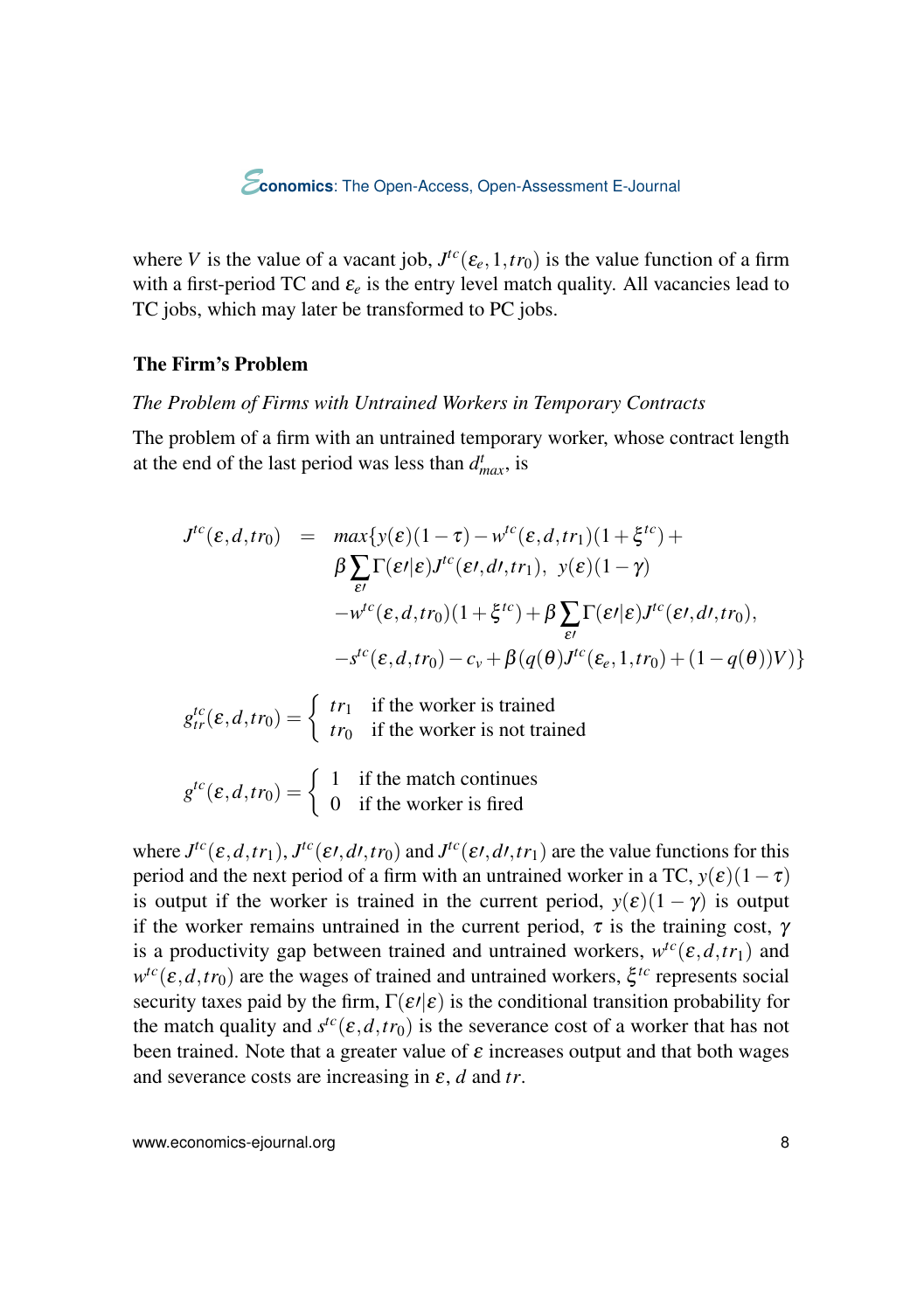If it is more profitable to train the worker in the current period, the decision rule will be  $g_{tr}^{tc}(\varepsilon, d, tr_0) = tr_1$  and the worker will be trained. Otherwise,  $g_{tr}^{tc}(\varepsilon, d, tr_0) =$  $tr_0$  and the worker will not be trained. If it is more profitable to continue with the actual match, the decision rule will be  $g^{tc}(\varepsilon, d, tr_0) = 1$  and the match will continue. Otherwise,  $g^{tc}(\varepsilon, d, tr_0) = 0$ , and the worker will be fired, whereby the firm incurs the severance cost,  $s^{tc}(\varepsilon, d, tr_0)$ , the vacancy cost and, with probability  $q(\theta)$  at the end of this period, the firm will fill the vacant job with a TC that will be productive in the next period.

#### *The Problem of Firms with Trained Workers in Temporary Contracts*

The problem of a firm with a trained temporary worker, whose contract length at the end of the last period was less than  $d_{max}^t$ , is

$$
J^{tc}(\varepsilon, d, tr_1) = \max \{ y(\varepsilon) \Lambda(d) - w^{tc}(\varepsilon, d, tr_1) (1 + \xi^{tc}) + \beta \sum_{\varepsilon'} \Gamma(\varepsilon'|\varepsilon) J^{tc}(\varepsilon', d', tr_1), -s^{tc}(\varepsilon, d, tr_1) - c_v + \beta (q(\theta) J^{tc}(\varepsilon_e, 1, tr_0) + (1 - q(\theta)) V) \}
$$

 $g^{tc}(\varepsilon, d, tr_1) = \begin{cases} 1 & \text{if the match continues} \\ 0 & \text{if the worker is fired} \end{cases}$ 0 if the worker is fired

where  $J^{tc}(\varepsilon, d, tr_1)$  and  $J^{tc}(\varepsilon, d, tr_1)$  are, respectively, the value functions for this period and the next period of a firm with a trained worker in a TC,  $y(\varepsilon) \Lambda(d)$  is output for a worker that has been previously trained, and  $\Lambda(d)$  is the experience function. The policy function  $g^{tc}(\varepsilon, d, tr_1)$  has an analogous interpretation to the policy function in the previous section.

#### *The Problem of Firms with Untrained Workers in Prospective Permanent Contracts*

The problem is slightly different for a firm whose TC has reached its maximum length at the end of the previous period. If the worker is not fired at the beginning of this period, the TC will be automatically transformed into a PC. Note that in this case  $d = d_{max}^t + 1$ , where  $d_{max}^t + 1$  denotes the first period in a PC, and that severance costs are given by  $s^{tc}(\varepsilon, d, tr_0)$  because if the worker is not promoted, the severance cost corresponds to the period the worker has spent on a TC. The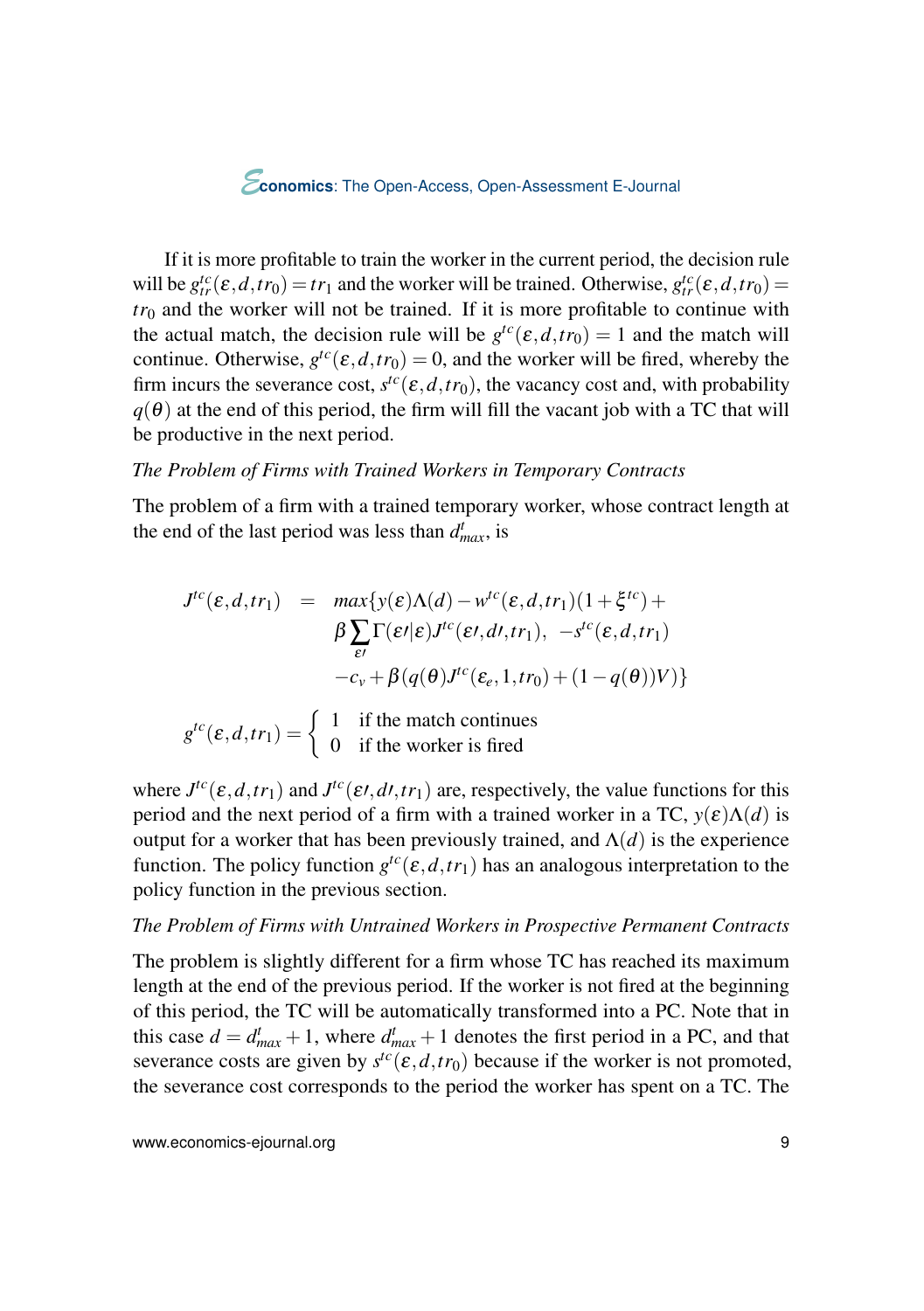problem of a firm with an untrained worker in a prospective permanent contract (PPC) can thus be written as

$$
J^{ppc}(\varepsilon, d, tr_0) = \max \{ y(\varepsilon)(1-\tau) - w^{ppc}(\varepsilon, d, tr_1)(1+\xi^{pc}) + \beta \sum_{\varepsilon'} \Gamma(\varepsilon'|\varepsilon) J^{pc}(\varepsilon' , d', tr_1), \ y(\varepsilon)(1-\gamma) - w^{ppc}(\varepsilon, d, tr_0)(1+\xi^{pc}) + \beta \sum_{\varepsilon'} \Gamma(\varepsilon'|\varepsilon) J^{pc}(\varepsilon' , d', tr_0),
$$
  

$$
-s^{tc}(\varepsilon, d, tr_0) - c_v + \beta (q(\theta) J^{tc}(\varepsilon_e, 1, tr_0) + (1 - q(\theta)) V) \}
$$

 $g_{tr}^{ppc}(\varepsilon, d, tr_0) = \begin{cases} tr_1 & \text{if the worker is trained} \\ tr_2 & \text{if the worker is not train} \end{cases}$ *tr*<sup>0</sup> if the worker is not trained

 $g^{ppc}(\varepsilon, d, tr_0) = \begin{cases} 1 & \text{if the firm promotes the worker} \\ 0 & \text{if the worker is fired} \end{cases}$ 0 if the worker is fired

where  $J^{ppc}(\varepsilon, d, tr_0)$ ,  $J^{pc}(\varepsilon, d, tr_0)$  and  $J^{pc}(\varepsilon, d, tr_1)$  are the firm's value function for this and the next period, ξ *pc* represents social security taxes paid by the firm and  $w^{ppc}(\varepsilon, d, tr_0)$ ,  $w^{ppc}(\varepsilon, d, tr_1)$  are the wages. These equations have an analogous interpretation to the previous ones. If it is more profitable to train the worker, the decision rule will be  $g_{tr}^{ppc}(\varepsilon, d, tr_0) = tr_1$  and the worker will be trained. Otherwise,  $g_{tr}^{ppc}(\varepsilon, d, tr_0) = tr_0$  and the worker will not be trained. If it is more profitable to continue with the match, the decision rule will be  $g^{ppc}(\varepsilon, d, tr_0) = 1$ , and the temporary worker will be promoted to a PC. Otherwise,  $g^{ppc}(\varepsilon, d, tr_0) = 0$ , and the worker will be fired.

*The Problem of Firms with Trained Workers in Prospective Permanent Contracts*

$$
J^{ppc}(\varepsilon, d, tr_1) = \max \{ y(\varepsilon) \Lambda(d) - w^{ppc}(\varepsilon, d, tr_1) (1 + \xi^{pc}) + \beta \sum_{\varepsilon'} \Gamma(\varepsilon' | \varepsilon) J^{pc}(\varepsilon' , d', tr_1), -s^{tc}(\varepsilon, d, tr_1) - c_v + \beta (q(\theta) J^{tc}(\varepsilon_e, 1, tr_0) + (1 - q(\theta)) V) \}
$$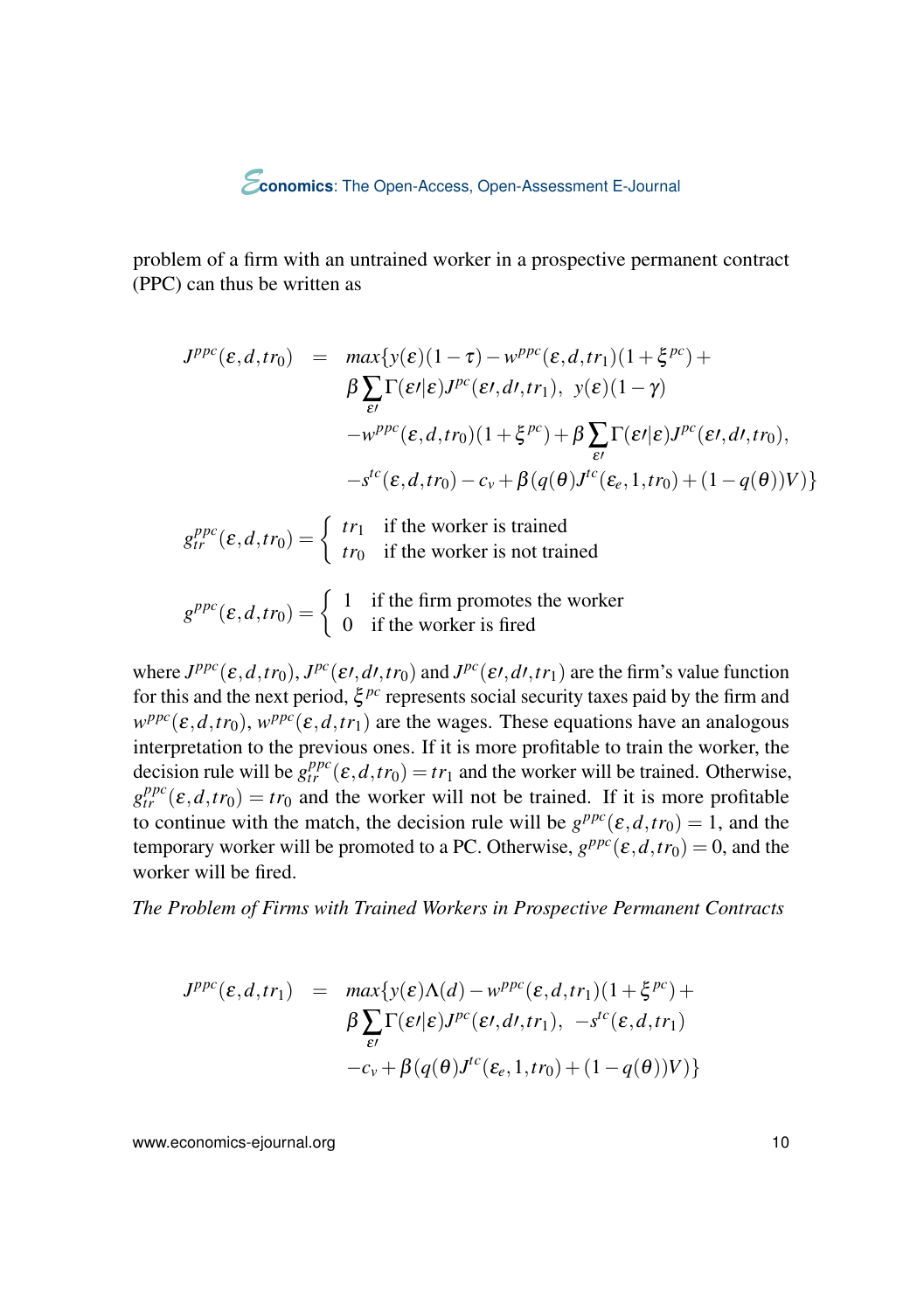$$
g^{ppc}(\varepsilon, d, tr_1) = \begin{cases} 1 & \text{if the match continues} \\ 0 & \text{if the worker is fired} \end{cases}
$$

The interpretation of these equations is analogous to the previous ones.

*The Problem of Firms with Untrained Workers in Existing PCs*

This problem can be written as

$$
J^{pc}(\varepsilon, d, tr_0) = \max \{ y(\varepsilon)(1-\tau) - w^{pc}(\varepsilon, d, tr_1)(1+\xi^{pc}) +
$$
  
\n
$$
\beta \sum_{\varepsilon'} \Gamma(\varepsilon t|\varepsilon) J^{pc}(\varepsilon, d, tr_1), y(\varepsilon)(1-\gamma)
$$
  
\n
$$
-w^{pc}(\varepsilon, d, tr_0)(1+\xi^{pc}) + \beta \sum_{\varepsilon'} \Gamma(\varepsilon t|\varepsilon) J^{pc}(\varepsilon, d, tr_0),
$$
  
\n
$$
-s^{pc}(\varepsilon, d, tr_0) - c_v + \beta (q(\theta) J^{tc}(\varepsilon_e, 1, tr_0) + (1 - q(\theta)) V) \}
$$
  
\n
$$
g_{tr}^{pc}(\varepsilon, d, tr_0) = \begin{cases} tr_1 & \text{if the worker is trained} \\ tr_0 & \text{if the worker is not trained} \end{cases}
$$
  
\n
$$
g^{pc}(\varepsilon, d, tr_0) = \begin{cases} 1 & \text{if the match continues} \\ 0 & \text{if the worker is fired} \end{cases}
$$

where  $J^{pc}(\varepsilon, d, tr_0)$ ,  $J^{pc}(\varepsilon, d, tr_0)$  and  $J^{pc}(\varepsilon, d, tr_1)$  are the value functions for this period and the next period,  $w^{pc}(\varepsilon, d, tr_0)$  and  $w^{pc}(\varepsilon, d, tr_1)$  are the wages and  $s^{pc}(\varepsilon, d, tr_0)$  is the severance cost.

*The Problem of Firms with Trained Workers in Existing PCs*

$$
J^{pc}(\varepsilon, d, tr_1) = \max \{ y(\varepsilon) \Lambda(d) - w^{pc}(\varepsilon, d, tr_1) (1 + \xi^{pc}) + \beta \sum_{\varepsilon'} \Gamma(\varepsilon'|\varepsilon) J^{pc}(\varepsilon, d', tr_1), -s^{pc}(\varepsilon, d, tr_1) - c_v + \beta (q(\theta) J^{tc}(\varepsilon_e, 1, tr_0) + (1 - q(\theta)) V) \}
$$
  

$$
g^{pc}(\varepsilon, d, tr_1) = \begin{cases} 1 & \text{if the match continues} \\ 0 & \text{if the worker is fired} \end{cases}
$$

The interpretation of these equations is analogous to the previous ones.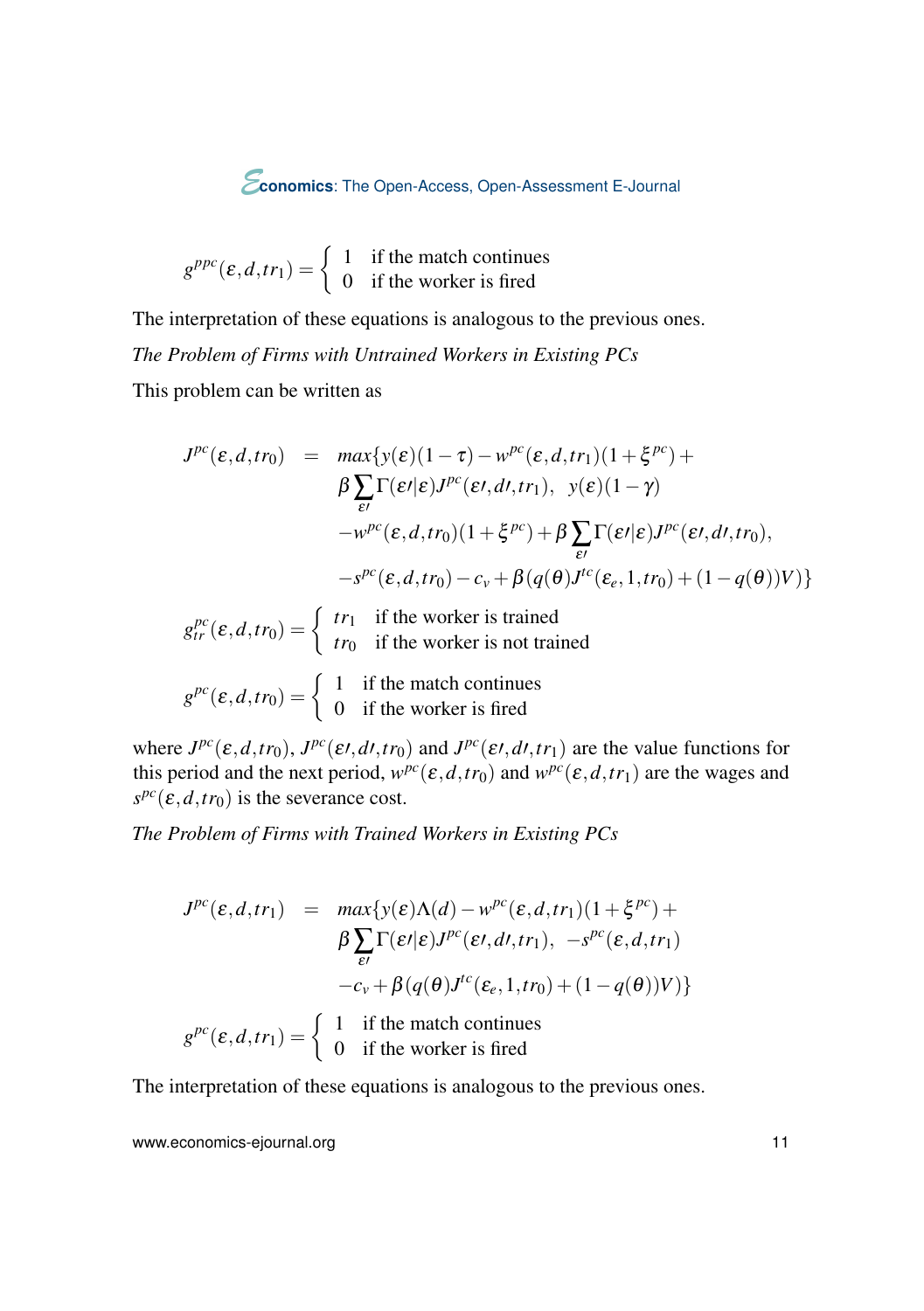# The Worker's Problem

The value functions of untrained workers in TCs, PPCs and PCs can be written as follows

$$
W^{tc}(\varepsilon, d, tr_0) = \tilde{\Phi}(g^{tc} = 1)[\Phi(g_{tr}^{tc} = 1)(w^{tc}(\varepsilon, d, tr_1) + \beta \sum_{\varepsilon'} \Gamma(\varepsilon' | \varepsilon) W^{tc}(\varepsilon, d, tr_1)) +
$$
  

$$
\Phi(g_{tr}^{tc} = 0)(w^{tc}(\varepsilon, d, tr_0) + \beta \sum_{\varepsilon'} \Gamma(\varepsilon' | \varepsilon) W^{tc}(\varepsilon, d, tr_0))
$$
  

$$
+ \tilde{\Phi}(g^{tc} = 0)[U + s^{tc}(\varepsilon, d, tr_0)]
$$

$$
W^{ppc}(\varepsilon, d, tr_0) = \tilde{\Phi}(g^{ppc} = 1)[\Phi(g_{tr}^{ppc} = 1)(w^{ppc}(\varepsilon, d, tr_1) +
$$
  
\n
$$
\beta \sum_{\varepsilon'} \Gamma(\varepsilon'|\varepsilon) W^{pc}(\varepsilon, d, tr_1)) +
$$
  
\n
$$
\Phi(g_{tr}^{ppc} = 0)(w^{ppc}(\varepsilon, d, tr_0) + \beta \sum_{\varepsilon'} \Gamma(\varepsilon'|\varepsilon) W^{pc}(\varepsilon, d, tr_0))
$$
  
\n
$$
+ \tilde{\Phi}(g^{ppc} = 0)[U + s^{tc}(\varepsilon, d, tr_0)]
$$

$$
W^{pc}(\varepsilon, d, tr_0) = \tilde{\Phi}(g^{pc} = 1)[\Phi(g_{tr}^{pc} = 1)(w^{pc}(\varepsilon, d, tr_1) +
$$
  

$$
\beta \sum_{\varepsilon'} \Gamma(\varepsilon'|\varepsilon) W^{pc}(\varepsilon, d, tr_1)) +
$$
  

$$
\Phi(g_{tr}^{pc} = 0)(w^{pc}(\varepsilon, d, tr_0) + \beta \sum_{\varepsilon'} \Gamma(\varepsilon'|\varepsilon) W^{pc}(\varepsilon, d, tr_0))
$$
  

$$
+ \tilde{\Phi}(g^{pc} = 0)[U + s^{pc}(\varepsilon, d, tr_0)]
$$

The value functions of trained workers in TCs, PPCs and PCs can be written as follows

$$
W^{tc}(\varepsilon, d, tr_1) = \tilde{\Phi}(g^{tc} = 1)[w^{tc}(\varepsilon, d, tr_1) + \beta \sum_{\varepsilon'} \Gamma(\varepsilon' | \varepsilon) W^{tc}(\varepsilon, d, tr_1)]
$$
  
 
$$
+ \tilde{\Phi}(g^{tc} = 0)[U + s^{tc}(\varepsilon, d, tr_1)]
$$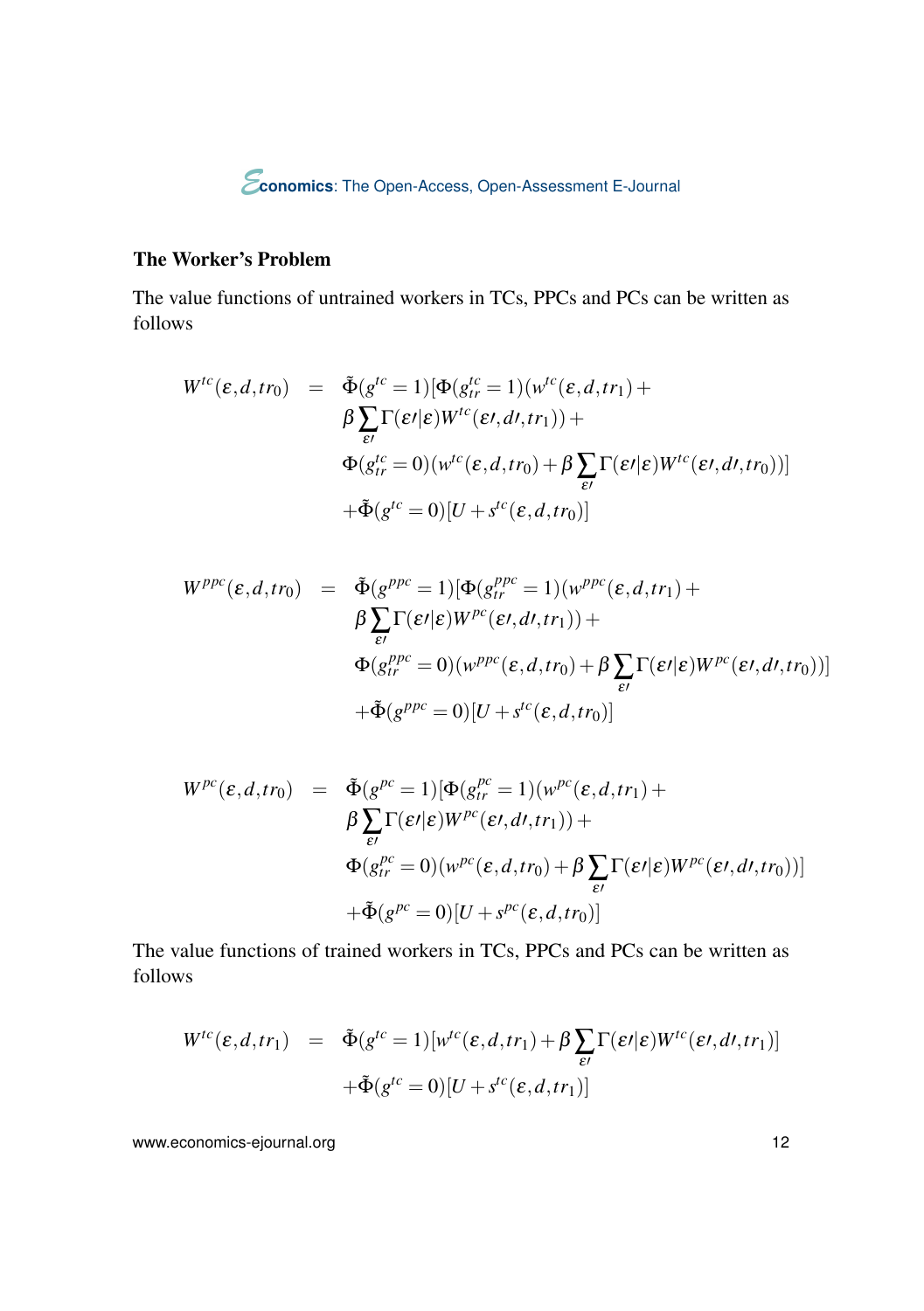$$
W^{ppc}(\varepsilon, d, tr_1) = \tilde{\Phi}(g^{ppc} = 1)[w^{ppc}(\varepsilon, d, tr_1) + \beta \sum_{\varepsilon'} \Gamma(\varepsilon'|\varepsilon) W^{pc}(\varepsilon, d, tr_1)]
$$
  
 
$$
+ \tilde{\Phi}(g^{ppc} = 0)[U + s^{tc}(\varepsilon, d, tr_1)]
$$

$$
W^{pc}(\varepsilon, d, tr_1) = \tilde{\Phi}(g^{pc} = 1)[w^{pc}(\varepsilon, d, tr_1) + \beta \sum_{\varepsilon'} \Gamma(\varepsilon' | \varepsilon) W^{pc}(\varepsilon' , d', tr_1)]
$$

$$
+ \tilde{\Phi}(g^{pc} = 0)[U + s^{pc}(\varepsilon, d, tr_1)]
$$

where  $W^{tc}(\varepsilon, d, tr_0)$ ,  $W^{ppc}(\varepsilon, d, tr_0)$  and  $W^{pc}(\varepsilon, d, tr_0)$  denote untrained worker's value functions in TCs, PPCs and PCs,  $W^{tc}(\varepsilon, d, tr_1)$ ,  $W^{ppc}(\varepsilon, d, tr_1)$  and  $W^{pc}(\varepsilon, d, tr_1)$  denote trained worker's value functions in TCs, PPCs and PCs,  $\tilde{\Phi}(x)$  and  $\Phi(x)$  are indicator functions that take value 1 if the assessment is true and zero otherwise, and *U* is the value function of an unemployed worker, whose equation is

$$
U = b + \beta(\alpha(\theta)W^{tc}(\varepsilon_e, 1, tr_0) + (1 - \alpha(\theta))U)
$$

where  $W^{tc}(\varepsilon_e, 1, tr_0)$  is the value function of a worker in a first-period TC and the parameter *b* can be interpreted as an unemployment subsidy. Hence, an unemployed worker receives *b* today and, by the end of the period, the probability that the worker will find a job is  $\alpha(\theta)$  whereas the probability that the worker will remain unemployed is  $1 - \alpha(\theta)$ .

#### Law of Motion for Unemployment

Given the previously shown policy rules, the law of motion for unemployment is

$$
U_t = U_{t-1} + \sum_{i=1}^{N_{t-1}^{pc}} (1 - g_i^{pc}(\varepsilon, d, tr)) + \sum_{i=1}^{N_{t-1}^{pc}} (1 - g_i^{ppc}(\varepsilon, d, tr)) + \sum_{i=1}^{N_{t-1}^{tc}} (1 - g_i^{tc}(\varepsilon, d, tr)) - \alpha(\theta) U_{t-1},
$$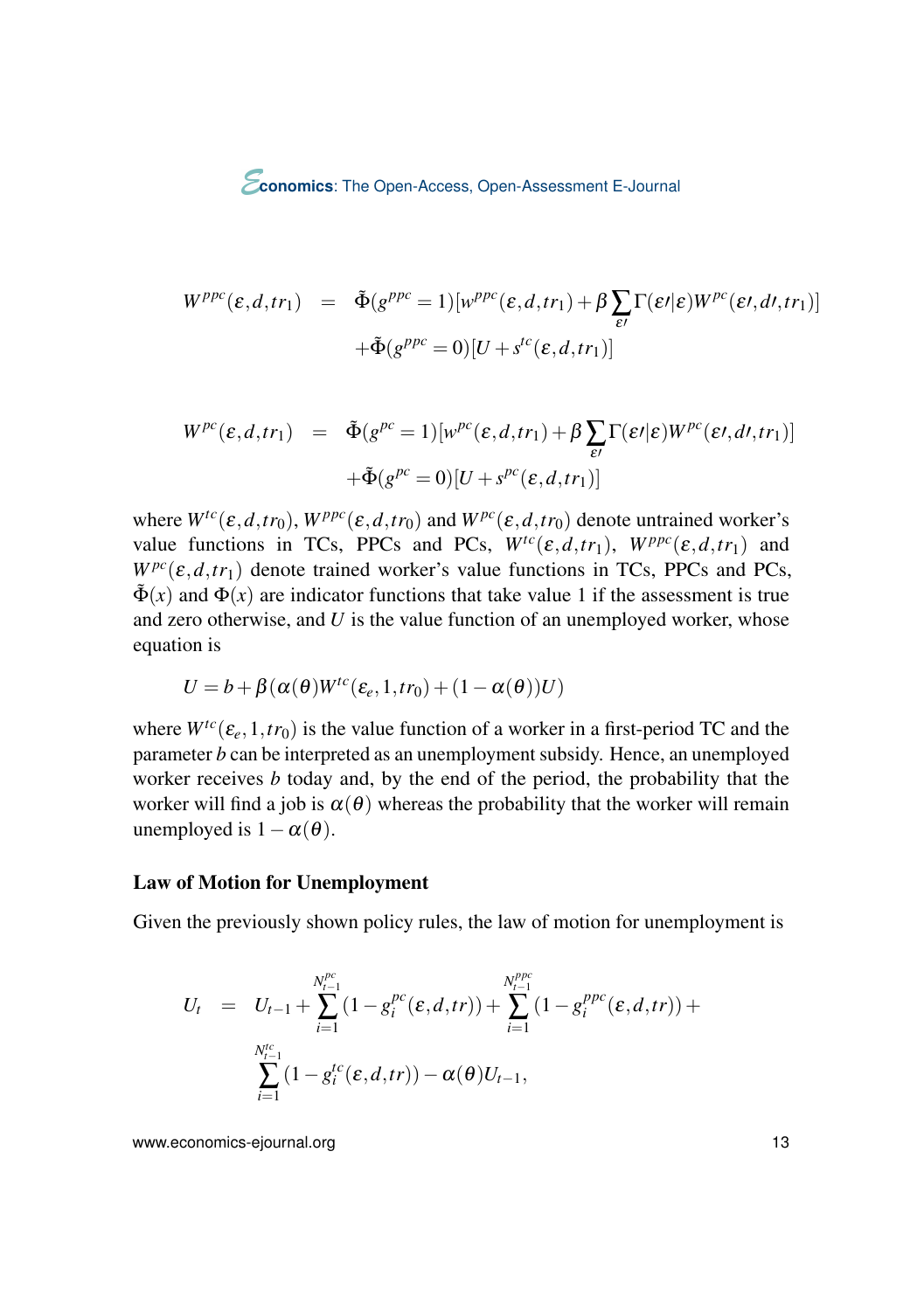where  $N_{t-}^{pc}$ *t*<sub>−1</sub>,  $N_{t-1}^{ppc}$  $t_{t-1}^{ppc}$  and  $N_{t-1}^{tc}$  denote the beginning of period-t employment levels in PCs, PPCs and TCs, respectively, and *U<sup>t</sup>* is the level of unemployment at the end of period t. The interpretation of the equation is the following: unemployment at the end of period  $t$ ,  $U_t$ , is given by the sum of the stock of unemployment at the beginning of period *t*, *Ut*−1, plus the inflows into unemployment (the three terms with indicator functions) during period *t* minus the outflow from unemployment during period *t*,  $\alpha(\theta)U_{t-1}$ . Note that the second RHS term sums up the values of the  $g_i^{pc}$  $e_i^{pc}(\varepsilon, d, tr)$  for every worker holding a PC at the beginning of period *t*, when the decision to continue or to fire takes place. For instance, for those workers fired at the beginning of period *t*,  $g_i^{pc}$  $i^{\text{pc}}(\varepsilon, d, tr) = 0$ ; therefore, they will be part of the unemployment pool. The third and fourth RHS terms have a similar interpretation, but for workers with prospective PCs and TCs, respectively.

#### Wage Determination

Wages are the result of bilateral bargaining between the worker and the firm, unless the legally imposed minimum wage,  $w_{min}$ , is binding.<sup>4</sup> Bargaining is dynamic, i.e., wages are revised for each period based upon the occurrence of new shocks. The assumption of bilateral bargaining is reasonable due to the existence of sunk costs (search costs) once the match has been produced. This creates local monopoly power and generates a surplus to be split among the participants in the match. In TCs, this surplus is defined as

$$
S^{tc}(\varepsilon, d, tr) = [J^{tc}(\varepsilon, d, tr) - (V - s^{tc}(\varepsilon, d, tr))] + [W^{tc}(\varepsilon, d, tr) - (U + s^{tc}(\varepsilon, d, tr))]
$$

Wages are the result of maximising the following Nash product with respect to the wage

$$
[J^{tc}(\varepsilon, d, tr) - (V - s^{tc}(\varepsilon, d, tr))]^{1-\pi} [W^{tc}(\varepsilon, d, tr) - (U + s^{tc}(\varepsilon, d, tr))]^{\pi}
$$

The first order condition of this maximisation is such that the surplus is split into fixed proportions according to the worker's bargaining power,  $\pi$ 

<sup>4</sup> Downward wage rigidity is modelled here as a lower bound on the outcome of the wage negotiations. A wage floor needs to be imposed in order to prevent too much internalisation of severance payments.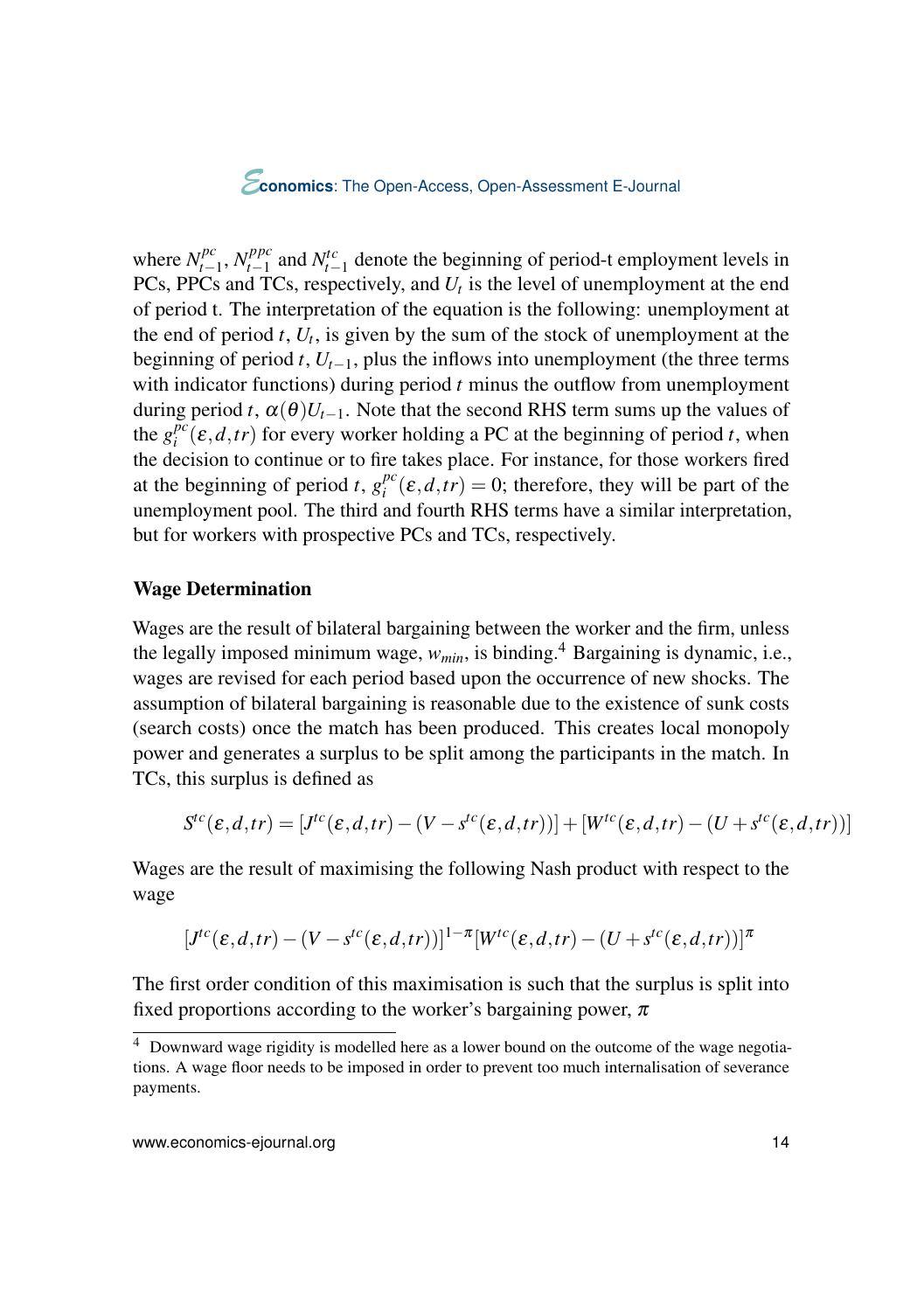$$
(1-\pi)S^{tc}(\varepsilon,d,tr) = J^{tc}(\varepsilon,d,tr) + s^{tc}(\varepsilon,d,tr)
$$

$$
\pi S^{tc}(\varepsilon, d, tr) = W^{tc}(\varepsilon, d, tr) - (U + s^{tc}(\varepsilon, d, tr))
$$

By making the appropriate substitutions of firms' and workers' value functions, the wage of an untrained worker in a TC whose firm decides not to train him can be computed as

$$
w^{tc}(\varepsilon, d, tr_0) = \max\{w_{min}, \pi y(\varepsilon)(1-\gamma) + (1-\pi)U + s^{tc}(\varepsilon, d, tr_0) + \beta(\pi \sum_{\varepsilon'} \Gamma(\varepsilon t|\varepsilon)J^{tc}(\varepsilon t, d t, tr_0) - (1-\pi) \sum_{\varepsilon'} \Gamma(\varepsilon t|\varepsilon)W^{tc}(\varepsilon t, d t, tr_0))\}
$$

while that of an untrained worker in a TC whose firm decides to train him can be computed as

$$
w^{tc}(\varepsilon, d, tr_0) = \max\{w_{min}, \pi y(\varepsilon)(1-\tau) + (1-\pi)U + s^{tc}(\varepsilon, d, tr_0) + \beta(\pi \sum_{\varepsilon'} \Gamma(\varepsilon'|\varepsilon)J^{tc}(\varepsilon', d', tr_1) - (1-\pi) \sum_{\varepsilon'} \Gamma(\varepsilon'|\varepsilon)W^{tc}(\varepsilon', d', tr_1))\}
$$

On the other hand, the wage of a trained worker in a TC can be computed as

$$
w^{tc}(\varepsilon, d, tr_1) = \max\{w_{min}, \pi y(\varepsilon) \Lambda(d) + (1 - \pi)U + s^{tc}(\varepsilon, d, tr_1) + \beta(\pi \sum_{\varepsilon'} \Gamma(\varepsilon'|\varepsilon) J^{tc}(\varepsilon t, d', tr_1) - (1 - \pi) \sum_{\varepsilon'} \Gamma(\varepsilon'|\varepsilon) W^{tc}(\varepsilon t, d', tr_1))\}
$$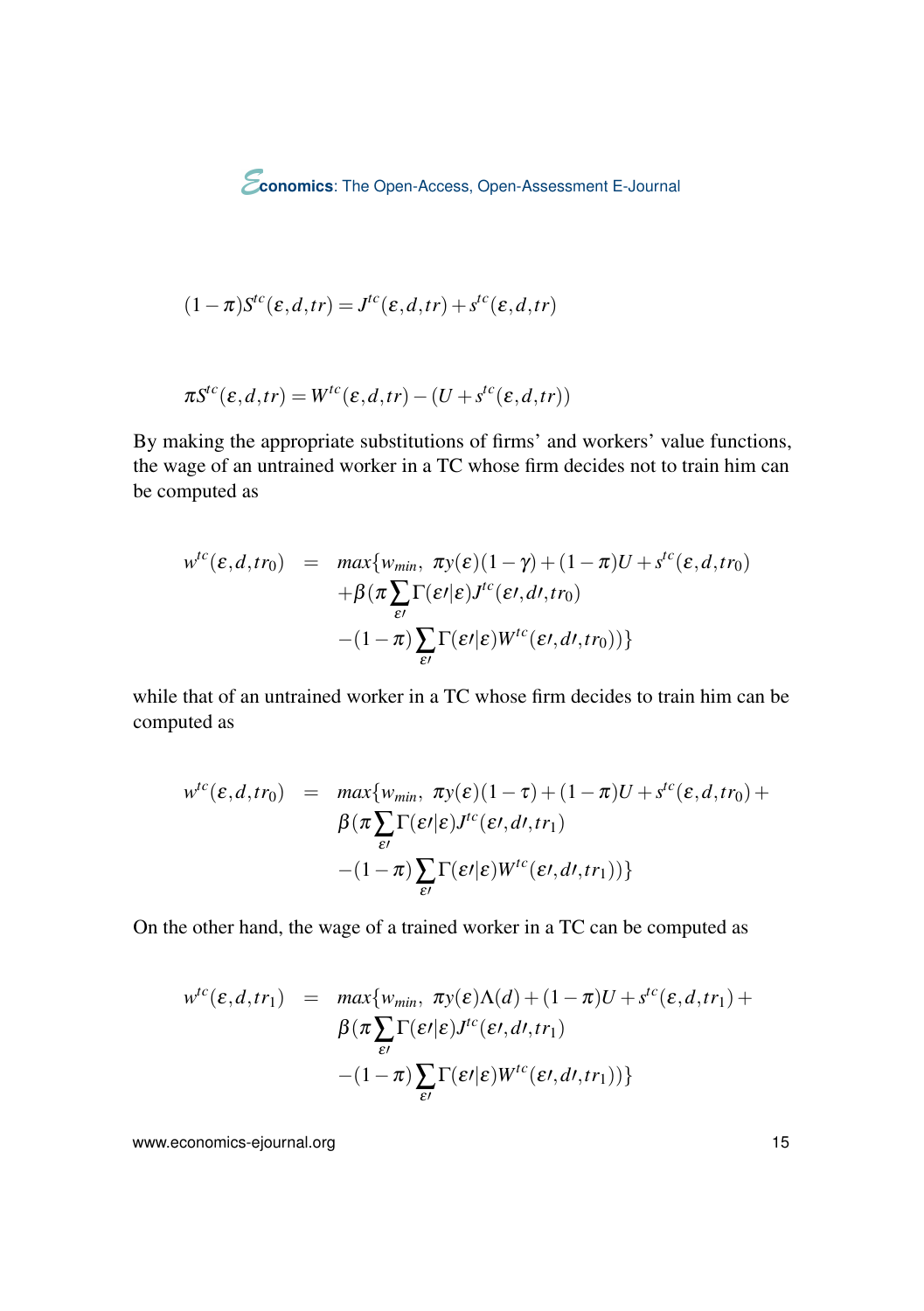The wages in firms with trained and untrained workers in PPCs and PCs can be obtained following a similar procedure.<sup>5</sup> Note that wages in PPCs are lower than those prevailing in the following periods because, as in [Osuna](#page-34-0) [\(2005\)](#page-34-0), firms try to internalise higher future wages (due to higher future severance costs) by pushing down wages in first-period PCs. Moreover, for any given productivity level, wages of untrained workers are lower than those of trained workers.

# Definition of Equilibrium

A recursive equilibrium is a list of value functions  $J^{tc}(\varepsilon, d, tr)$ ,  $J^{ppc}(\varepsilon, d, tr)$ ,  $J^{pc}(\varepsilon, d, tr)$ ,  $W^{tc}(\varepsilon, d, tr)$ ,  $W^{ppc}(\varepsilon, d, tr)$ ,  $W^{pc}(\varepsilon, d, tr)$ , *V*, *U*, transition rates  $q(\theta)$ ,  $\alpha(\theta)$ , wages  $w^{tc}(\varepsilon, d, tr)$ ,  $w^{ppc}(\varepsilon, d, tr)$  and  $w^{pc}(\varepsilon, d, tr)$ , and decision rules  $g^{tc}(\boldsymbol{\varepsilon},d,tr),\ \ g^{ppc}(\boldsymbol{\varepsilon},d,tr),\ \ g^{pc}(\boldsymbol{\varepsilon},d,tr),\ \ g^{tc}_{tr}(\boldsymbol{\varepsilon},d,tr),\ \ g^{ppc}_{tr}(\boldsymbol{\varepsilon},d,tr),\ \ g^{pc}_{tr}(\boldsymbol{\varepsilon},d,tr)$ such that $<sup>6</sup>$ </sup>

- 1. *Optimality*: Given functions  $q(\theta)$ ,  $\alpha(\theta)$ ,  $w^{tc}(\varepsilon, d, tr)$ ,  $w^{ppc}(\varepsilon, d, tr)$  and  $w^{pc}(\varepsilon, d, tr)$  the value functions  $J^{tc}(\varepsilon, d, tr)$ ,  $J^{ppc}(\varepsilon, d, tr)$ ,  $J^{pc}(\varepsilon, d, tr)$ ,  $W^{tc}(\epsilon, d, tr)$ ,  $W^{ppc}(\epsilon, d, tr)$  and  $W^{pc}(\epsilon, d, tr)$  satisfy the Bellman equations.
- 2. *Free entry:* This condition and the profit maximisation condition guarantee that, in equilibrium, the number of vacancies adjusts to eliminate all the rents associated with holding a vacancy; that is,  $V = 0$ , implying  $c_v =$  $\beta q(v)J^{tc}(\varepsilon_e, 1, tr_0)$ .
- 3. *Wage bargaining:* Wages are the result of maximising the previously shown Nash product with respect to the wage for each type of contract.

<sup>5</sup> We omit them for the sake of brevity.

<sup>6</sup> [Cole and Rogerson](#page-32-0) [\(1999\)](#page-32-0) show that an equilibrium always exists when wages do not depend on the unemployment rate but only on the idiosyncratic shock. The intuition is that, given free entry, vacancies adjust to the number of unemployed, and the relevant variable becomes the ratio of unemployed workers to vacancies.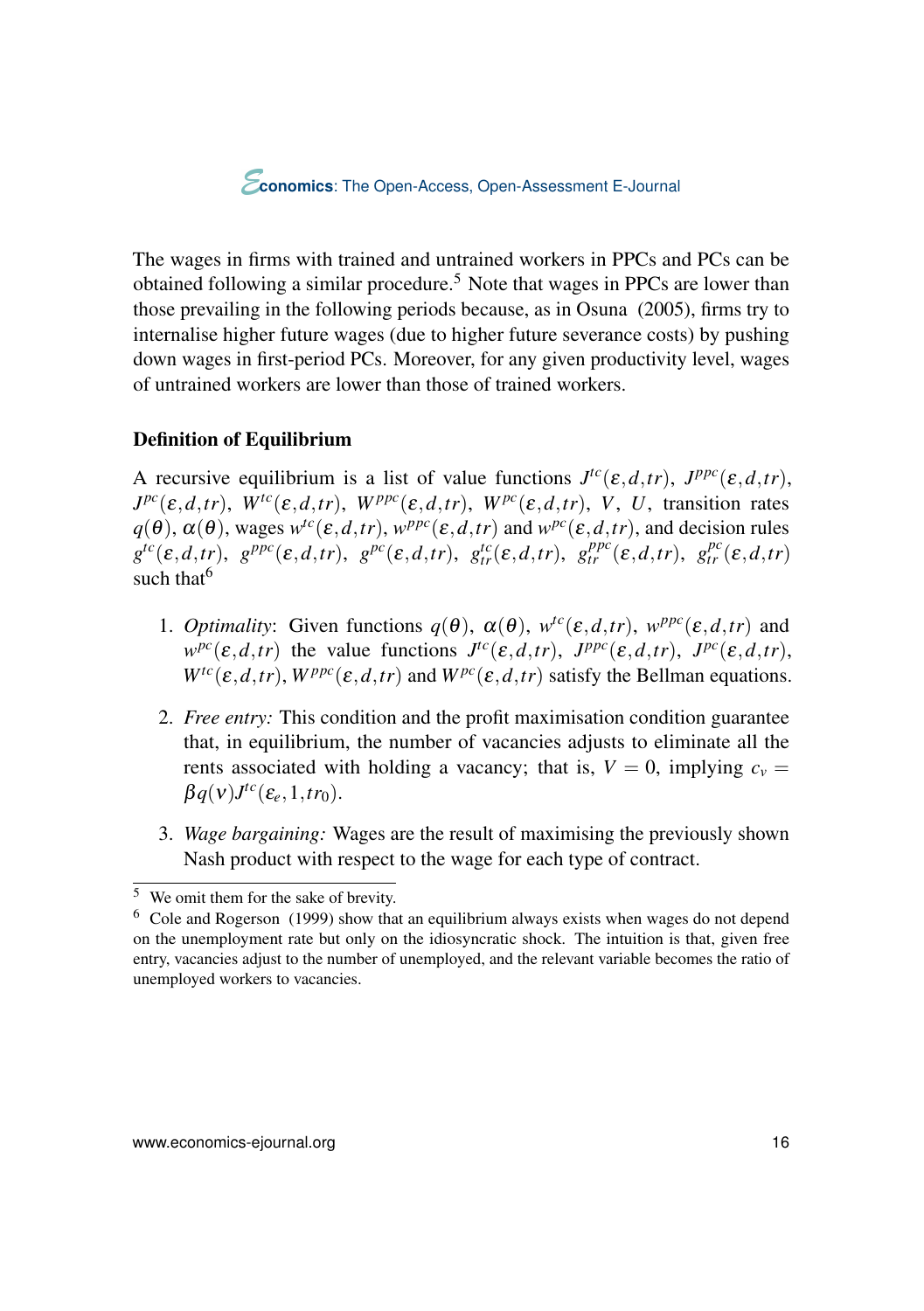# <span id="page-16-0"></span>3 Calibration

In this section, the data set, the procedure for assigning values to the model's parameters and the selection of functional forms is explained.

# 3.1 The Data Set and Model Period

To calibrate the main parameters of the model, Spanish administrative data from the *"Muestra Continua de Vidas laborales"* (MCVL) are used. The calibration sample comes from the 2006 to 2011 waves and includes the complete labour career for a sample of more than 700,000 workers for the 2004 to 2011 period, a reasonable time span for measuring job transitions in steady state given that it comprises four years of expansion (2004–2007) and another four years of crisis (2008–2011). All employment and unemployment spells lasting more than six months are used. Regarding the filtering of the data the sample only has workers between 16 and 64 years old, and only for the standard regime, that is, we exclude the self-employed and the especial regimes. For reasons explained in [García-Pérez](#page-33-0) [\(2008\)](#page-33-0) that have to do with the reliability of the data, we also exclude from our sample those who report a zero level of qualification and a level of qualification greater than ten. Finally, we apply all the filters that are explained in [García-Pérez](#page-33-0) [\(2008\)](#page-33-0) to eliminate artificial unemployment spells. All these filters reduce the original sample by 25−30% percent. Finally, the model period is chosen to be a year for consistency with these data and because this choice is reasonable from a computational perspective.

# 3.2 Calibrated Parameters and Functional Forms

In this model there are two types of calibrated parameters: those that have a clear counterpart in the real economy and those that do not. For the former, I use the implied parameter values. For some of the latter, I use the values estimated in empirical studies, and for the rest, I use the simulated method of moments to calibrate their values.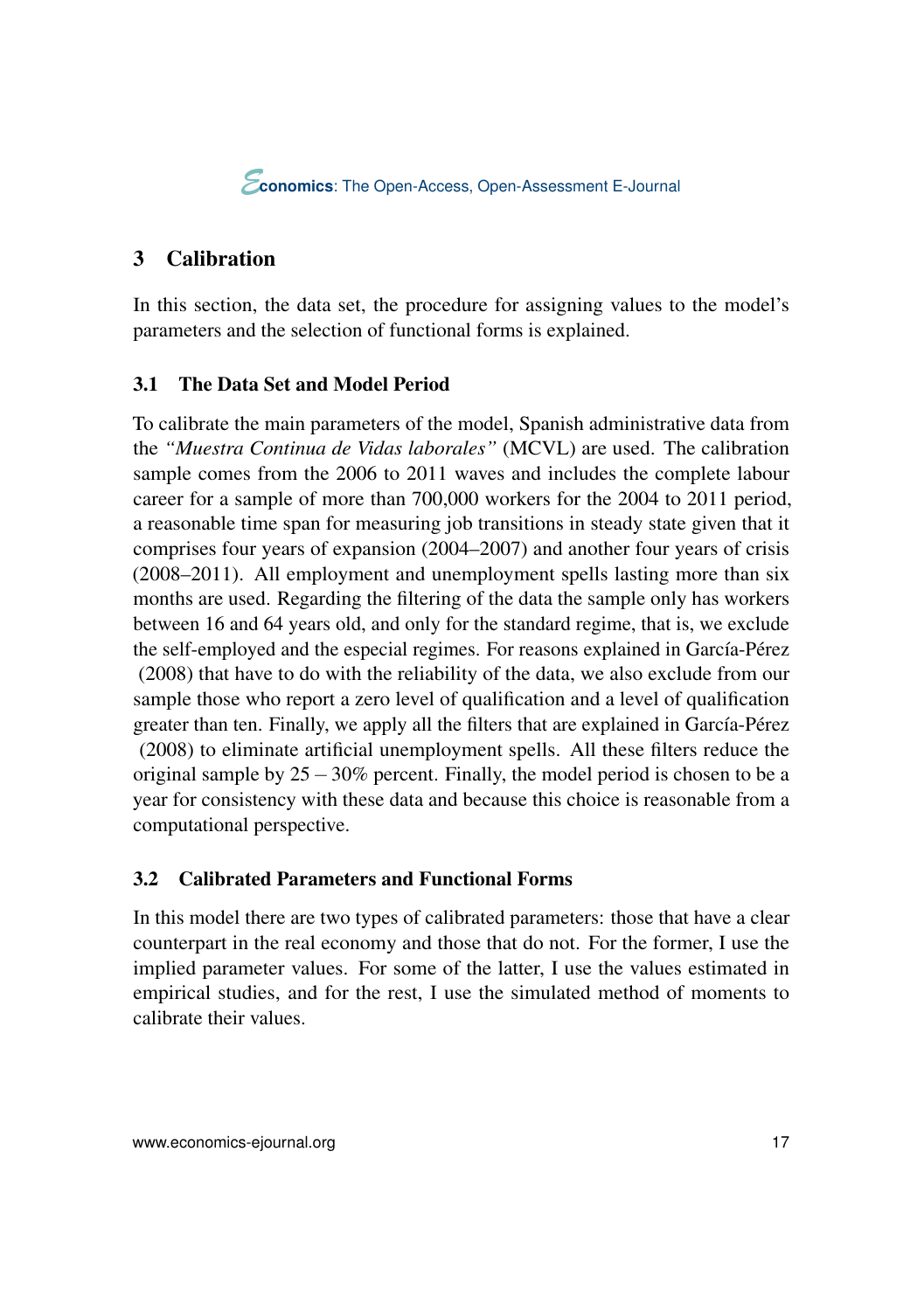# *Preferences*

The utility function is linear in consumption, as is usual in this literature. The value of the discount factor,  $\beta = .97$ , is fixed so that it is consistent with the mean annual real interest rate in the reference period, 3%.

# *Production Technology*

The production function is assumed to be linear in the idiosyncratic shock,  $y(\varepsilon) = \varepsilon$ . The idiosyncratic shock is modelled as a Markov chain,  $\Gamma[(\varepsilon')|(\varepsilon)]$ . In addition, five possible quality levels are assumed. In general, these two assumptions would imply 20 restrictions to fix the values of the conditional transition probabilities between different quality levels. Assuming that the expected duration of good and bad idiosyncratic shocks coincides,  $\Gamma[(\epsilon_1)|(\epsilon_2)] = \Gamma[(\epsilon_2)|(\epsilon_1)]$ , it is only necessary to estimate 15 transition probabilities. Given that there is no direct information on the quality of the match, the [Tauchen](#page-34-0) [\(1986\)](#page-34-0) procedure is used to parameterise the five quality levels and the transition probabilities. To apply this procedure, we need to know the mean  $(\mu)$ , the standard deviation ( $\sigma$ ) and the autocorrelation coefficient  $(\rho)$  of the underlying idiosyncratic process. Wages for the 2004 to 2011 period are used to approximate this process, generating the following values for these parameters:  $\mu = .33$ ,  $\sigma = .11$  and  $\rho = .75$ . Finally,  $\mu$  is normalised to the value of 1 to make the calibration more intuitive and more easily interpretable. Using the calibration sample, the productivity gap parameter is set to 12% based on the ratio between wages for permanent and temporary workers with equal experience (See [García-Pérez and Osuna](#page-33-0) [\(2014\)](#page-33-0) for a discussion on the robustness of this choice). Finally, the positive experience effect on the productivity of permanent workers is parametrized through the function  $\Lambda(d) = (1 + \lambda(d - 1)).$ 

## *Matching Technology*

A Cobb-Douglas homogeneous of degree one matching function,  $m = m(v, u)$  $Av^{\eta}u^{1-\eta}$ , is assumed, where *A* is the degree of mismatch and  $\eta$  is the value of the elasticity of the number of matches with respect to vacancies.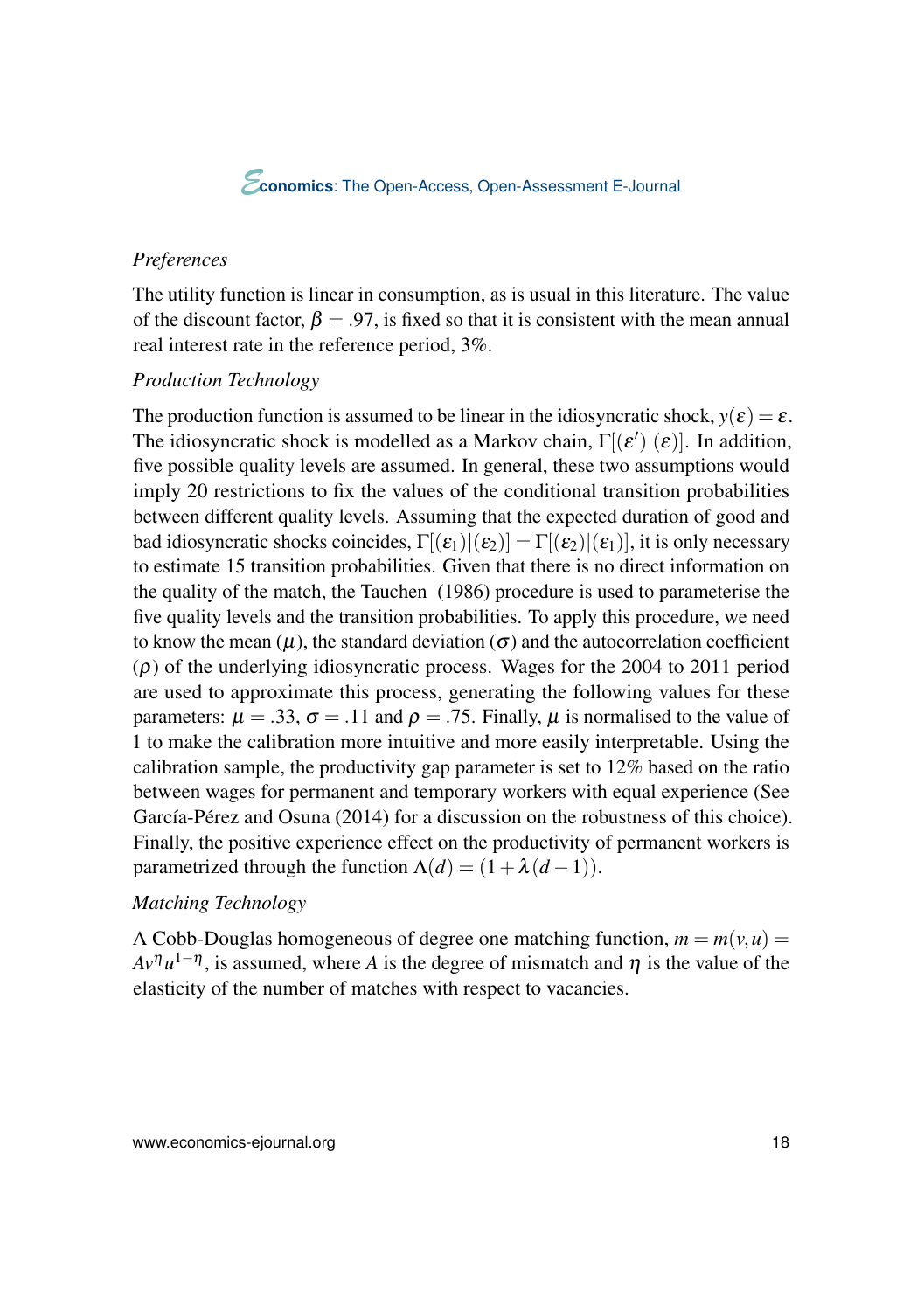

# *Unemployment Benefits*

The parameter *b* is interpreted as the income flow of unemployment. I obtain  $b = .2$ as the product of unemployment benefits and coverage for the 2004–2011 period, normalised by average productivity.<sup>7</sup>

# *Social Security*

Social security taxes in permanent and temporary contracts are, respectively, 29.9% and 31.1% of the wage.

# *Minimum Wage*

The parameter  $w_{min}$  is set using information on the average minimum wage set in collective agreements (see [Lacuesta et al.](#page-33-0) [\(2012\)](#page-33-0). For the 2004–2011 period, this minimum wage is 860 Euros. Given a median wage of 1200 Euros, the ratio between the two is 0.72, which is the ratio that is imposed in the model to parameterise  $w_{min} = .72$ .

To summarise, the calibration exercise involves the assignment of values to two types of parameters. The discount rate,  $\beta$ , the parameters of the idiosyncratic process,  $(μ, σ and ρ)$ , the productivity gap parameter, γ, unemployment benefits, *b*, and the minimum wage, *wmin*, are set independently from the rest as they have clear counterparts in the real economy (see Table 1). In contrast, the workers' bargaining power, π, the value for the elasticity of new matches with respect to the vacancy input,  $\eta$ , and the cost of posting a vacancy,  $c<sub>v</sub>$ , are set using the values estimated in the empirical studies. [Abowd and Lemieux](#page-32-0) [\(1993\)](#page-32-0) estimate  $\pi = 0.33$ , the value for  $\eta$  usually lies in the range of [0.4 – 0.6], and  $c<sub>v</sub>$  is set as 26% of the average worker productivity, which is roughly the midpoint of the estimates suggested in the literature (see [Costain et al.](#page-32-0) [\(2010\)](#page-32-0).

The three remaining parameters, training cost,  $\tau$ , experience,  $\lambda$ , and mismatch, *A*, are calibrated using the method of simulated moments. Table [2](#page-20-0) displays the

<sup>&</sup>lt;sup>7</sup> In the 2004–2011 period, the monthly average unemployment benefits and coverages are, respectively, 758 euros and 31%. The sources of these data are the Bulletin of Labour Statistics edited by the Ministry of Labour and Social Affairs, the Spanish Labour Force Survey, and the National Employment Office.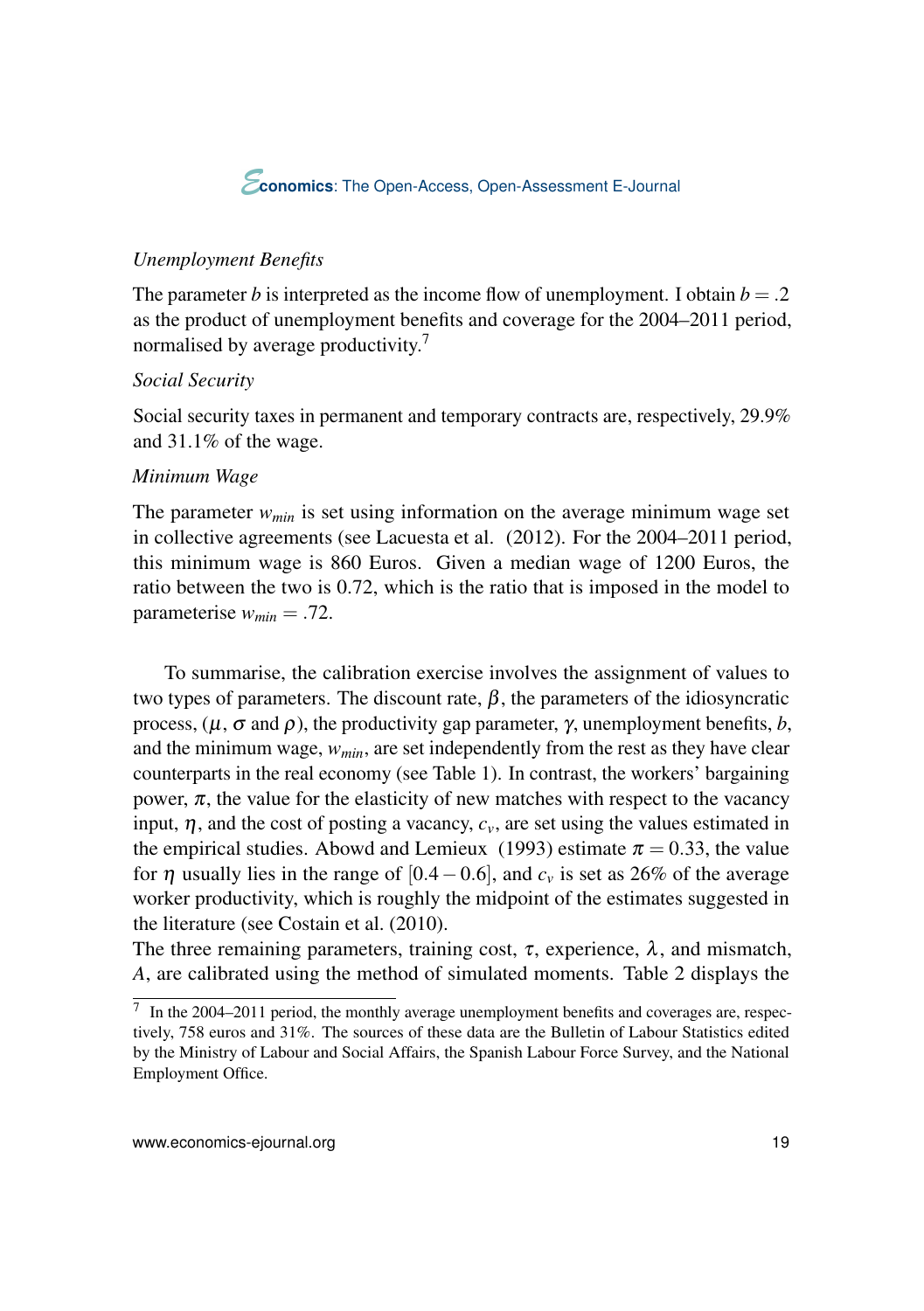| Discount factor                        | β         | 0.97  |
|----------------------------------------|-----------|-------|
| Productivity shock (mean)              | $\mu$     |       |
| Productivity shock (autocorrelation)   | ρ         | 0.75  |
| Productivity shock (standar deviation) | σ         | 0.11  |
| Productivity gap                       | γ         | 0.12  |
| Unemployment benefit                   | h         | 0.2   |
| Minimum wage                           | $W_{min}$ | 0.72  |
| Bargaining power                       | π         | 0.33  |
| Matching elasticity                    | η         | 0.51  |
| Vacancy cost                           | $c_v$     | 0.26  |
| Training cost                          | τ         | 0.6   |
| Experience effect on productivity      | λ         | 0.005 |
| Mismatch degree                        | А         | 0.64  |

#### Table 1: Calibrated Parameters

three conditions that are imposed to set these parameters. This calibration exercise shows that the initial steady-state of the model (status quo) is a good starting point for investigating the behaviour of this economy because it matches the Spanish data fairly closely.

# 3.3 Policy Parameters: Severance Cost Functions and Subsidies

*Severance Cost Function in the Status Quo*

To compute equilibrium, I need a severance cost function that represents the severance costs in Spain for the period under study. I use the following pieces of information to estimate the severance cost function in PCs: legal compensation in fair dismissals (20 days of wages p.y.o.s. with a maximum of 12 monthly wages) and unfair dismissals (45 days of wages p.y.o.s. with a maximum of 42 monthly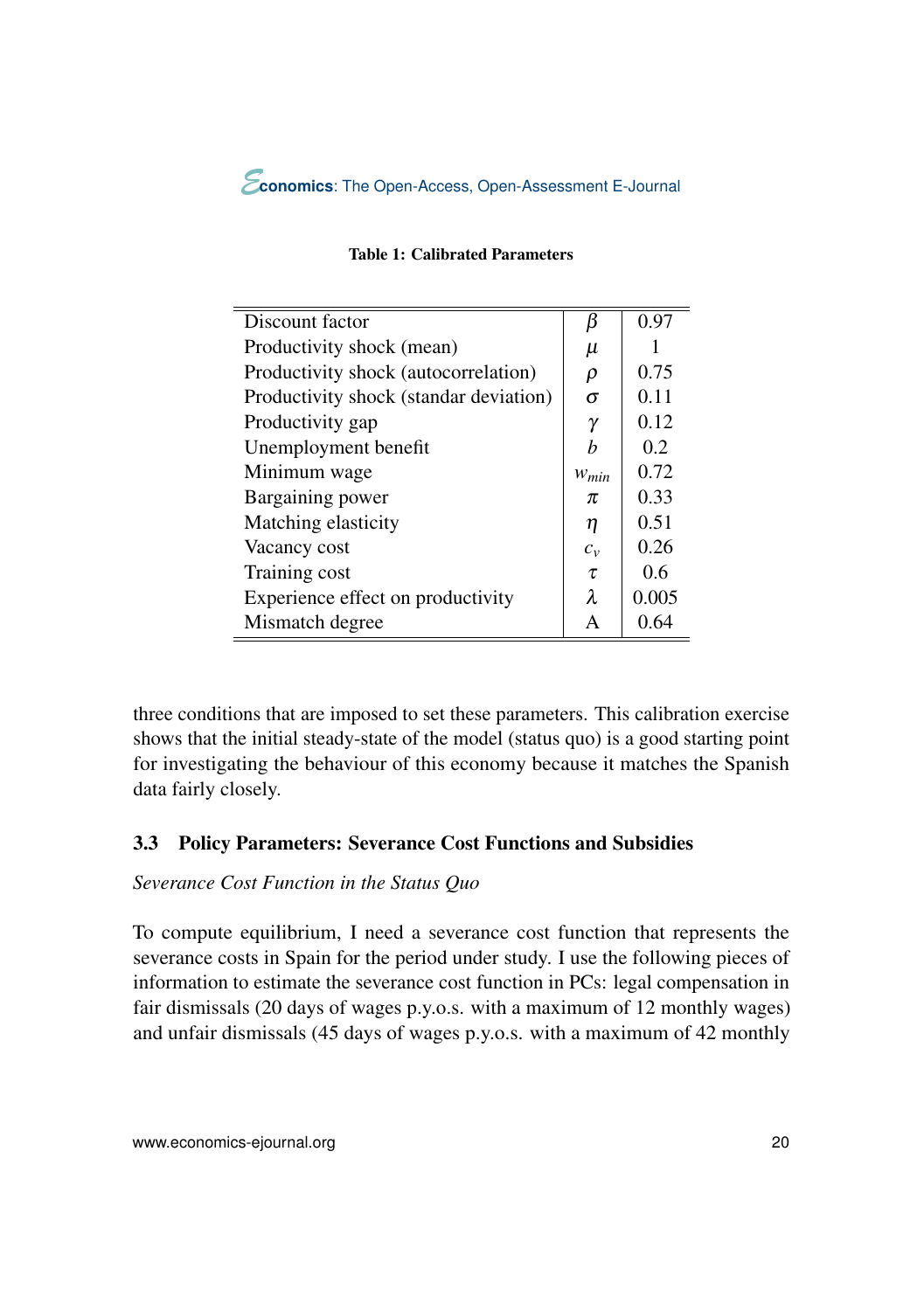<span id="page-20-0"></span>

| <b>Statistics</b>  | Spanish Data | <b>Status Quo</b> |
|--------------------|--------------|-------------------|
| $J \overline{D} p$ | 8.1          | 7.4               |
| JDt                | 26.6         | 26.6              |
| $u_{dur}$          | 11 1         | 12.3              |

Table 2: Calibration Results

*JDp* and *JDt* denote permanent and temporary job destruction, respectively. *udur* denotes unemployment duration.

wages), procedural wages<sup>8</sup> of approximately two months, and the fact that, on average, 74.3% of all severance processes were declared unfair during the 2004– 2011 period.<sup>9</sup> Regarding the dismissal distribution, on average,  $7\%$  were collective dismissals, 20.9% were agreed upon at the units of mediation, 57.6% followed the procedure specified in Spain's Law 45/2002, and only 14.5% involved litigation.<sup>10</sup> Using these observations and after rearranging terms, the following final expression of the severance cost function for PCs is obtained:  $s^{pc} = 44.1 \frac{w}{365} (d-1) + 23.2 \frac{w}{365}$ , where  $d$  and  $w$  denote a worker's seniority and annual wage, respectively.<sup>11</sup> Note, in particular, that the second additive term of the severance cost function displayed in

<sup>8</sup> Procedural wages are those wages associated with the interim period between a workers dismissal, contested in court, and the judge decision declaring it unfair.

<sup>&</sup>lt;sup>9</sup> The distribution of dismissals is taken from the Bulletin of Labour Statistics.

 $10$  The number of days actually agreed upon is not made public, but this number is presumed to be very close to the legal limit. In contrast, the 2002 reform (Law 45/2002) abolished the firm's obligation to pay procedural wages when dismissed workers appeal to labour courts as long as the firm acknowledges the dismissal as unfair and deposits the corresponding severance pay within two days of the dismissal.

 $11$  To obtain the equation displayed in the text, one needs to rearrange terms in the following expression:  $s^{pc} = 7\% \left[ 45 \frac{w}{365} (d-1) + 60 \frac{w}{365} \right] + 20.9\% \left[ 45 \frac{w}{365} (d-1) + 60 \frac{w}{365} \right] + 57.6\% \left[ 45 \frac{w}{365} (d-1) \right]$ 1)] + 14.5%[74.3%(45  $\frac{w}{365}$ ( $d$  − 1) + 60  $\frac{w}{365}$ ) + 25.7%(20  $\frac{w}{365}$ ( $d$  − 1)], which takes into account all the information provided above.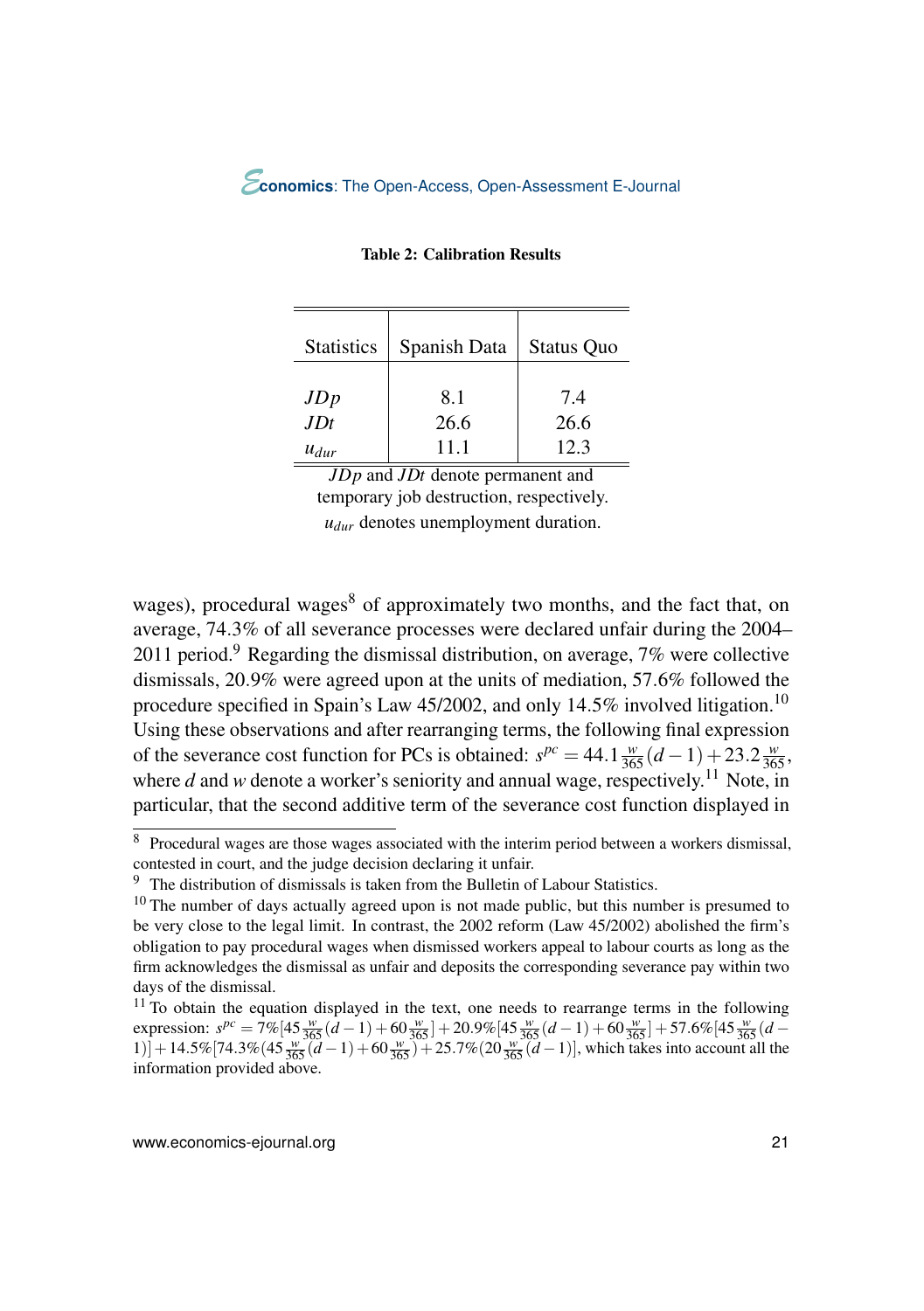the main text is not multiplied by tenure because this term reflects procedural wages, and legal severance costs depend on the wage. Because making the severance cost function depend on wages is computationally very difficult, I take the quality of the match as an approximation of the wage.

Regarding TCs, they entail a severance cost of eight days of wages p.y.o.s and no procedural wages. Therefore, the severance cost function for TCs is  $s^{tc} = 8 \frac{w}{365} (d-1)$ . Following [Güell and Petrongolo](#page-33-0) [\(2007\)](#page-33-0),  $d_{max}^t$  is set to three periods, which has been the usual practice in Spain since the introduction of TCs in 1984.

#### Subsidies in the 2006 Labour Market Reform

This reform basically enlarged the group of workers that were eligible for subsidies, either through the Permanent Employment Promotion Contracts (EPCs) that were introduced in 1997, or through job conversion of TCs into PCs. In particular, firms were allowed to hire workers in the age bracket  $31 - 45$  under PEPCs until the end of 2007. This reform entitled the firm to a rebate of 2400 euros in payroll taxes provided the PEPC lasts for at least four periods or the TC was converted to a PC. In order to compute the model, the equations of the firm's problem must be rewritten by adding a subsidy,  $\zeta$ , to the payoff of producing with the actual match and by adding a penalty,  $\kappa(d)$ , if the TC is destroyed before being converted to a PC or if the PEPC is destroyed before complying with the four periods. For instance, the problem of a firm with an untrained worker in a PEPC is the following

$$
J^{pepc}(\varepsilon, d, tr_0) = \max \{ y(\varepsilon)(1-\tau) + \zeta - w^{pepc}(\varepsilon, d, tr_1)(1+\xi^{pc}) + \beta \sum_{\varepsilon'} \Gamma(\varepsilon'|\varepsilon) J^{pepc}(\varepsilon, d, tr_1),
$$
  

$$
y(\varepsilon)(1-\gamma) + \zeta - w^{pepc}(\varepsilon, d, tr_0)(1+\xi^{pc}) + \beta \sum_{\varepsilon'} \Gamma(\varepsilon'|\varepsilon) J^{pepc}(\varepsilon, d, tr_0),
$$
  

$$
-s^{pepc}(\varepsilon, d, tr_0) - \kappa(d) - c_v + \beta (q(\theta) J^{tc}(\varepsilon_e, 1, tr_0) + (1 - q(\theta))V) \}
$$

The rest of the equations must be adjusted accordingly.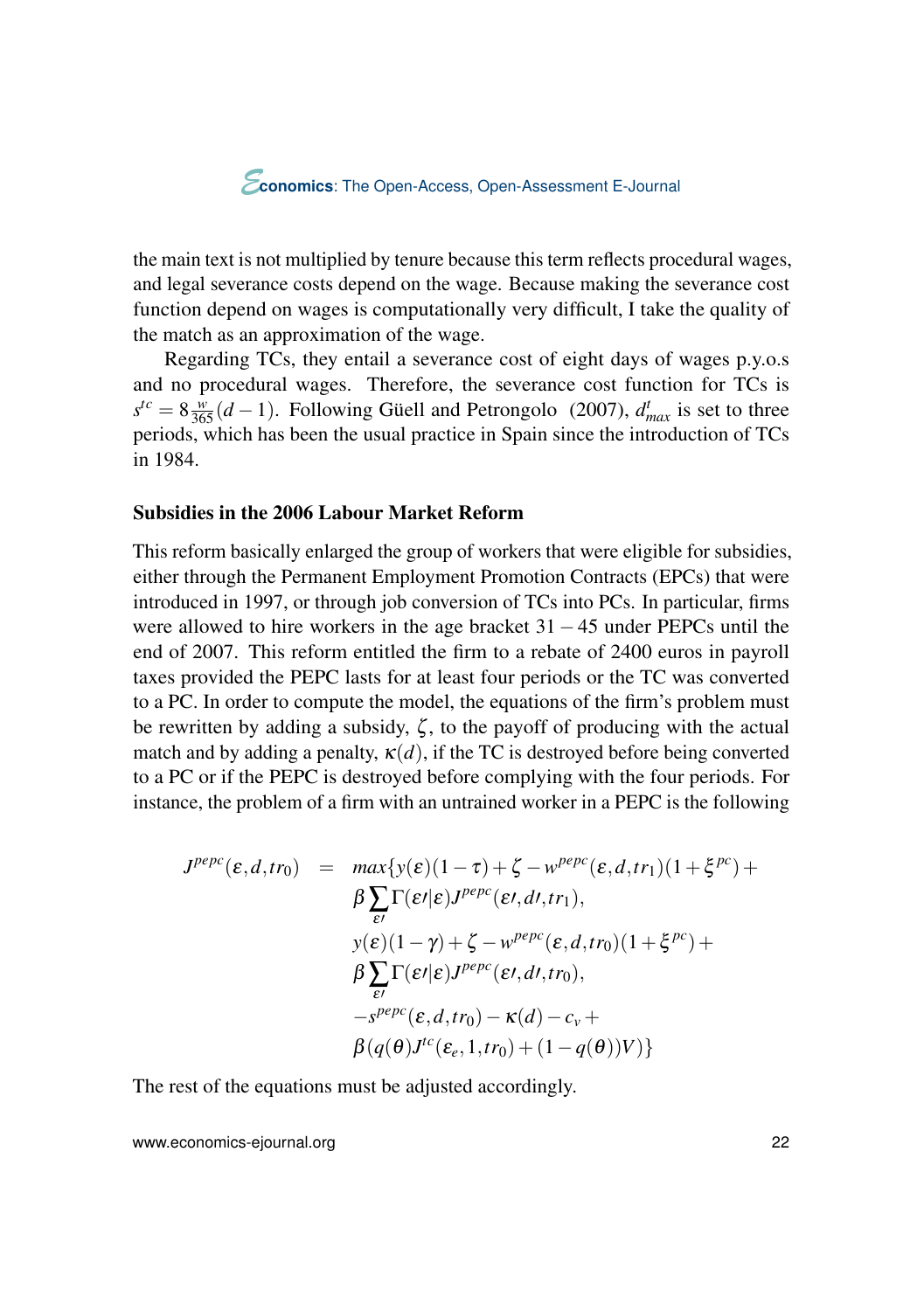#### <span id="page-22-0"></span>Severance Costs and Subsidies in the 2012 Labour Market Reform

The 2012 reform implies some changes both in the PC and in the TC severance cost function. The ordinary PC severance cost function must be adjusted in two dimensions. First, the 45 days of wages p.y.o.s are replaced with 33 days of wages p.y.o.s.; second, procedural wages are eliminated because the 2012 reform abolished them. This implies the following severance cost function in PCs:  $s^{pc} = 33 \frac{w}{365} (d-1).$ <sup>12</sup> In addition, the TC severance cost function must be adjusted to the current level of severance costs, that is, 12 days of wages p.y.o.s., because of the progressive increase in TC severance costs (one day a year until 12 days of wages p.y.o.s. in 2015), which was introduced in the 2010 reform. This implies the following severance cost function in TCs:  $s^{tc} = 12 \frac{w}{365} (d-1)$ .

On the other hand, Law 3/2012, on urgent measures for reforming the Spanish labour market, introduced a new PC, which is referred to as the "entrepreneurs' permanent contract" (EPC), with a one-year probationary period, zero severance costs during such period and large wage subsidies for younger and older workers hired by small firms (those with fewer than 50 workers).<sup>13</sup> Under the EPC, once the first period has expired, the indemnity is the same than in ordinary PCs, that is, 33 days of wages p.y.o.s., implying the following severance cost function  $s^{pc} = 33 \frac{w}{365} (d-1)$ . Again, in order to compute the model, the equations of the firm's problem must be rewritten by adding a subsidy,  $\zeta$ , to the payoff of producing with the actual match and by adding a penalty,  $\kappa(d)$ , if the EPC is destroyed before complying with the four periods in a similar fashion as in the previous section.

# 4 Main Findings

This section reports the answers to the questions posed. Section [4.1](#page-23-0) shows the status quo (SQ) values of the set of statistics of interest. Section [4.2](#page-23-0) shows the predicted steady-state effects of the 2006 labour market reform concerning the

<sup>&</sup>lt;sup>12</sup> Based on the fact that most firings in the past reached an amount very close to the legal limit, 33 days of wages p.y.o.s are set for every firing regardless of whether the dismissal is fair or unfair.

<sup>&</sup>lt;sup>13</sup> Small firms receive an annual subsidy of approximately 1,167 euros during the first 3 years if they hire under the EPC younger than 30 years of age workers or long-term unemployed over the age of 44.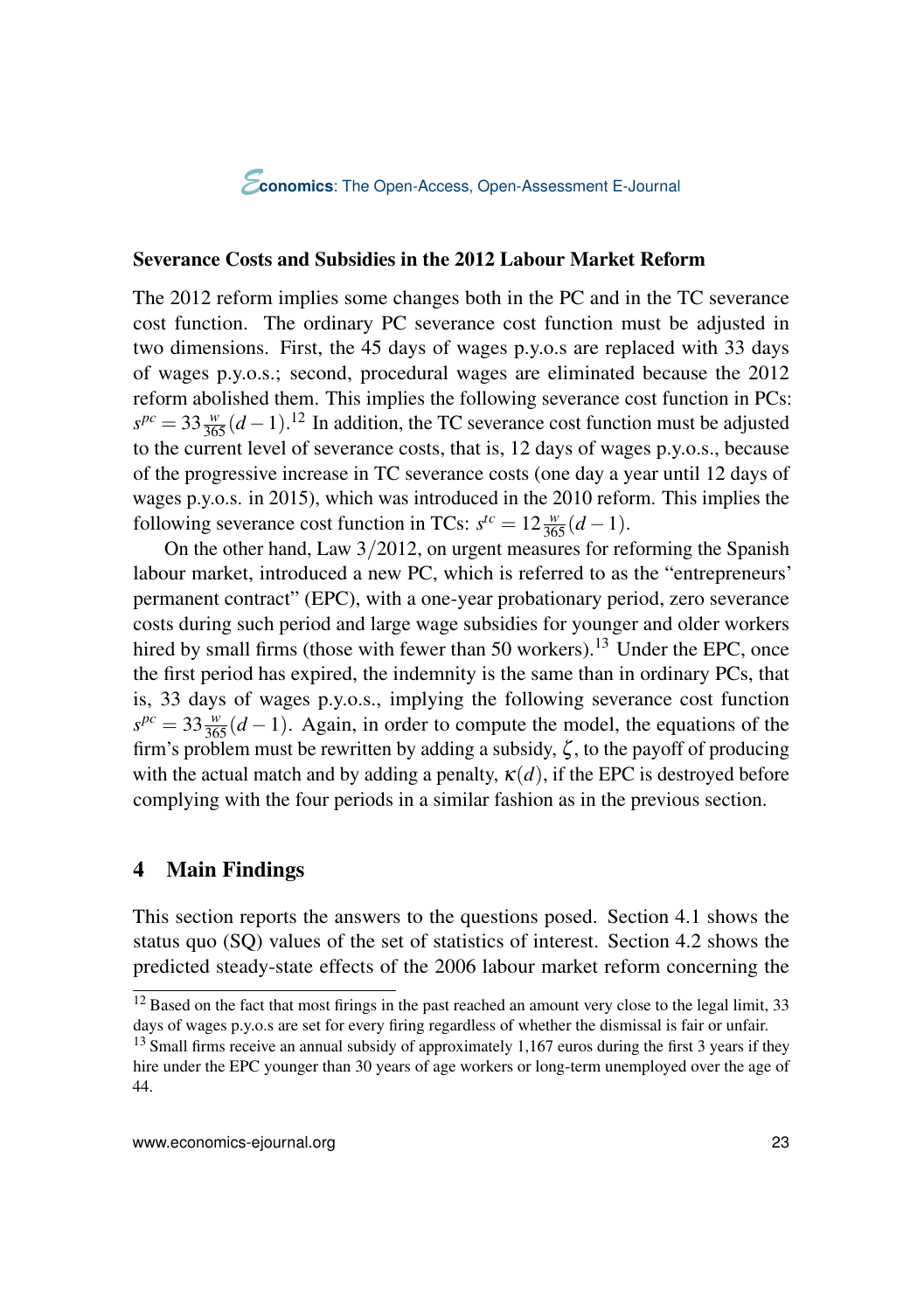<span id="page-23-0"></span>provision of subsidies for permanent job creation. Section [4.3](#page-25-0) shows the predicted steady-state effects of the 2012 labour market reform concerning the reduction in the severance cost gap between PCs and TCs and the introduction of the EPC. And, finally, Section [4.4](#page-28-0) discusses the need of designing penalties when subsidizing permanent job creation.

# 4.1 The Status Quo

Table [3](#page-24-0) shows the status quo values of the statistics of interest: the unemployment rate and tenure distribution. The unemployment rate, *u*, is slightly higher when compared with the actual data.<sup>14</sup> Regarding tenure distribution, the model reproduces reasonably well the average tenure for those employed with a tenure equal to or under six years,  $\bar{d}_{d \leq 6}$ , in the SQ. In fact, the model is able to reproduce quite accurately the proportion of workers,  $n_d$ , with seniorities  $d = 2$ ,  $d = 3$ ,  $d = 4$  and *d* = 5, but it underestimates the proportion of workers with a tenure equal to or under one year,  $n_{d=1}$ .<sup>15</sup>

# 4.2 Steady-state Effects of the 2006 Labour Market Reform

This section shows the steady-state effects of the 2006 labour market reform (R-2006) focusing on the effects on unemployment rates, job destruction and the tenure distribution. Column 3 in Table [4](#page-26-0) indicates that the 2006 labour market reform generates a 38.2% reduction of unemployment, from 17.3% to 10.7%. The main force driving this result is the fact that firms will train workers sooner than in the status quo, where workers only receive training in period four, once their TC has been converted into a PC. The provision of a subsidy for permanent job creation induces firms to bring forward their human capital investment and to train workers in the most productive matches in periods two and three, which translates into a lower job destruction rate at the beginning of periods two and three,

<sup>&</sup>lt;sup>14</sup> For comparability with the data, which include only workers affiliated with social security, the unemployment rate is computed by excluding from the employment series public servants who do not contribute to social security (those affiliated with MUFACE, the special regime for public servants). <sup>15</sup> This underestimation may be because, in reality, some low productivity matches may be destroyed immediately once their productivity is realised and not after one year, as it is assumed in this model.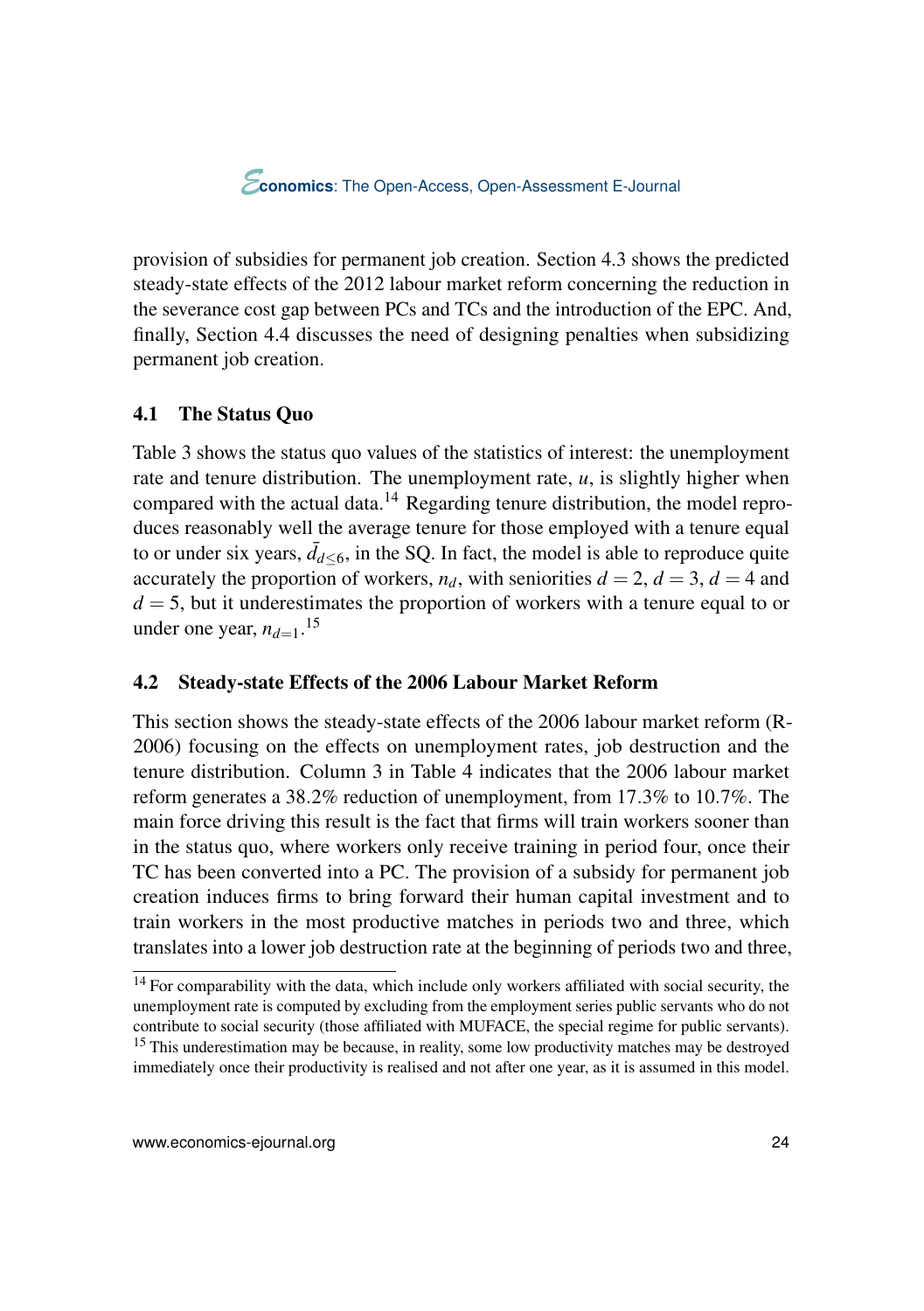| <b>Statistics</b>     | Data | Status Quo |
|-----------------------|------|------------|
| $\boldsymbol{u}$      | 14.6 | 17.3       |
| JD                    | 11.5 | 12.6       |
| $n_{d=1}$             | 25.8 | 20.4       |
| $n_{d=2}$             | 15.7 | 15.8       |
| $n_{d=3}$             | 11.4 | 11.1       |
| $n_{d=4}$             | 8.6  | 7.8        |
| $n_{d=5}$             | 6.8  | 7.6        |
| $\bar{d}_{d \leq 6}$  | 1.94 | 1.96       |
| $\bar{d}_{d \leq 10}$ | 3.05 | 3.83       |

<span id="page-24-0"></span>

| Table 3: Data and Status Quo |  |  |  |  |
|------------------------------|--|--|--|--|
|------------------------------|--|--|--|--|

 $n_{d=i}$  stands for the proportion of workers in period i and  $\bar{d}_{d\leq 6}$  stands for the average tenure for those employed with a tenure equal to or under six years.

 $JD_{d=2}$  and  $JD_{d=3}$ . Moreover, given the fact that some temporary workers already received training and, therefore, are much more productive than in the status quo, job destruction at the beginning of period four,  $JD_{d=4}$ , decreases by 60%. As a result, the temporary job destruction rate decreases by 65.5%, from 26.6% to 9.2%, and the tenure distribution becomes smoother (see Figure 1). In particular, the proportion of workers with a tenure of more than three years increases by 19.4%, from 52.7% to 62.9%.

Concerning the temporary employment rate, the model predicts a reduction of ten percentage points. Since these are steady states results, it is difficult to compare with the actual numbers. In fact, from the date the 2006 labour market reform was approved until 2008 there was a substantial reduction in the temporary employment rate, from 34.4% in 2006 to 29.4% in 2008. However, it is hard to disentangle whether this drop in the temporary job destruction rate was actually due to the rebates that were awarded during that transitory period or to the large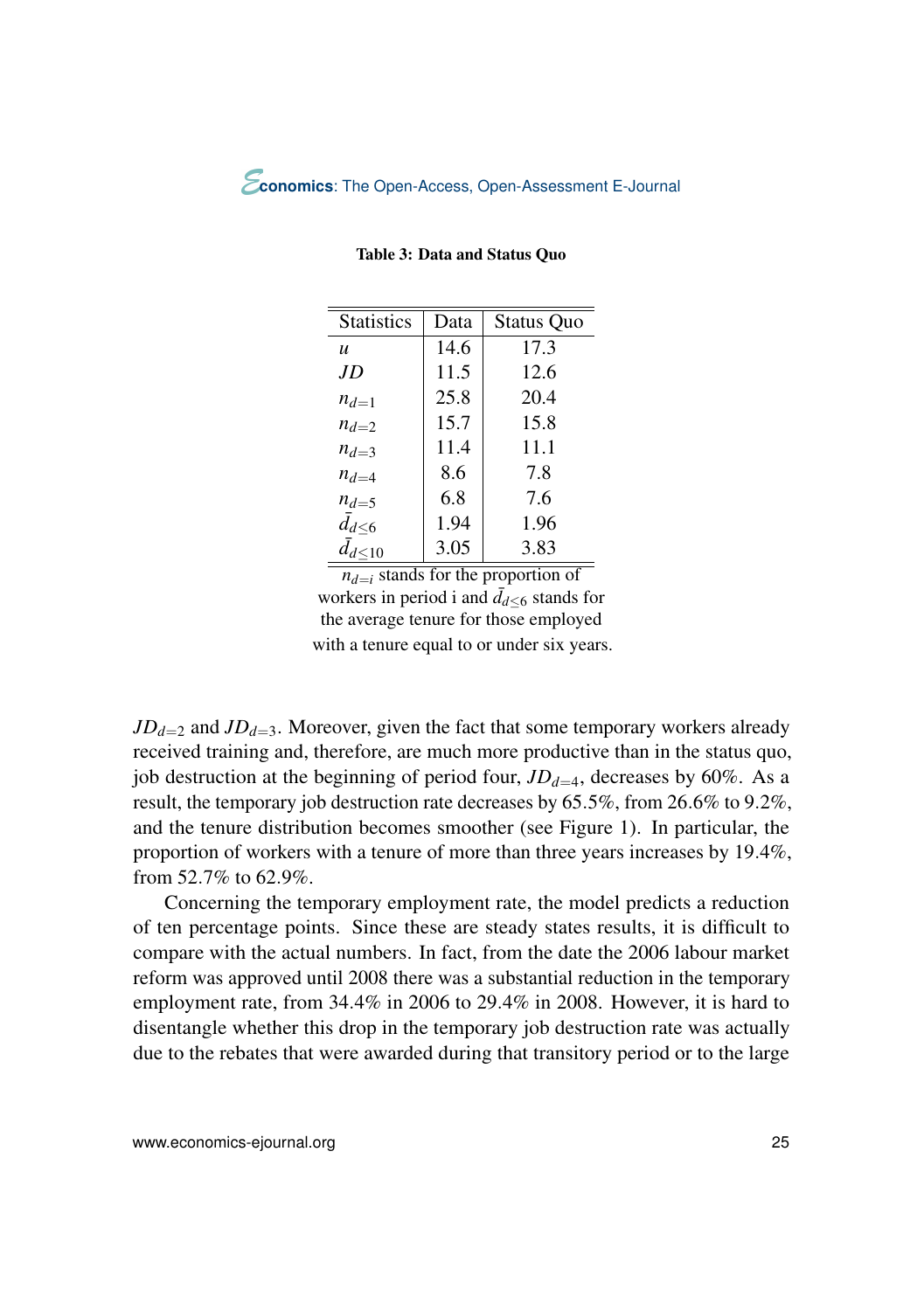<span id="page-25-0"></span>

Figure 1: Tenure Distribution

destruction of temporary jobs in the construction industry, due to the burst of the housing bubble.

# 4.3 Steady-state Effects of the 2012 Labour Market Reform

This section shows the steady-state effects of the 2012 labour market reform (R-2012) concerning the changes in PCs and TCs employment protection and the introduction of a new subsidized permanent contract, the EPC. Table [4](#page-26-0) shows that the sole reduction in the severance costs gap introduced in the 2012 labour market reform is as effective as the type of subsidies for permanent job creation introduced in the 2006 labour market reform.<sup>16</sup> Aggregate job destruction, *JD*, decreases by 30.5%, as a result of a simultaneous increase in the permanent job destruction rate (*JDp*) and a decrease in the temporary job destruction rate (*JDt*). The temporary job destruction rate decreases as a result of two forces. First, the higher TCs severance costs induce less job destruction and more training in periods

<sup>16</sup> The results of both scenarios are displayed in Column 3 in Table [4.](#page-26-0)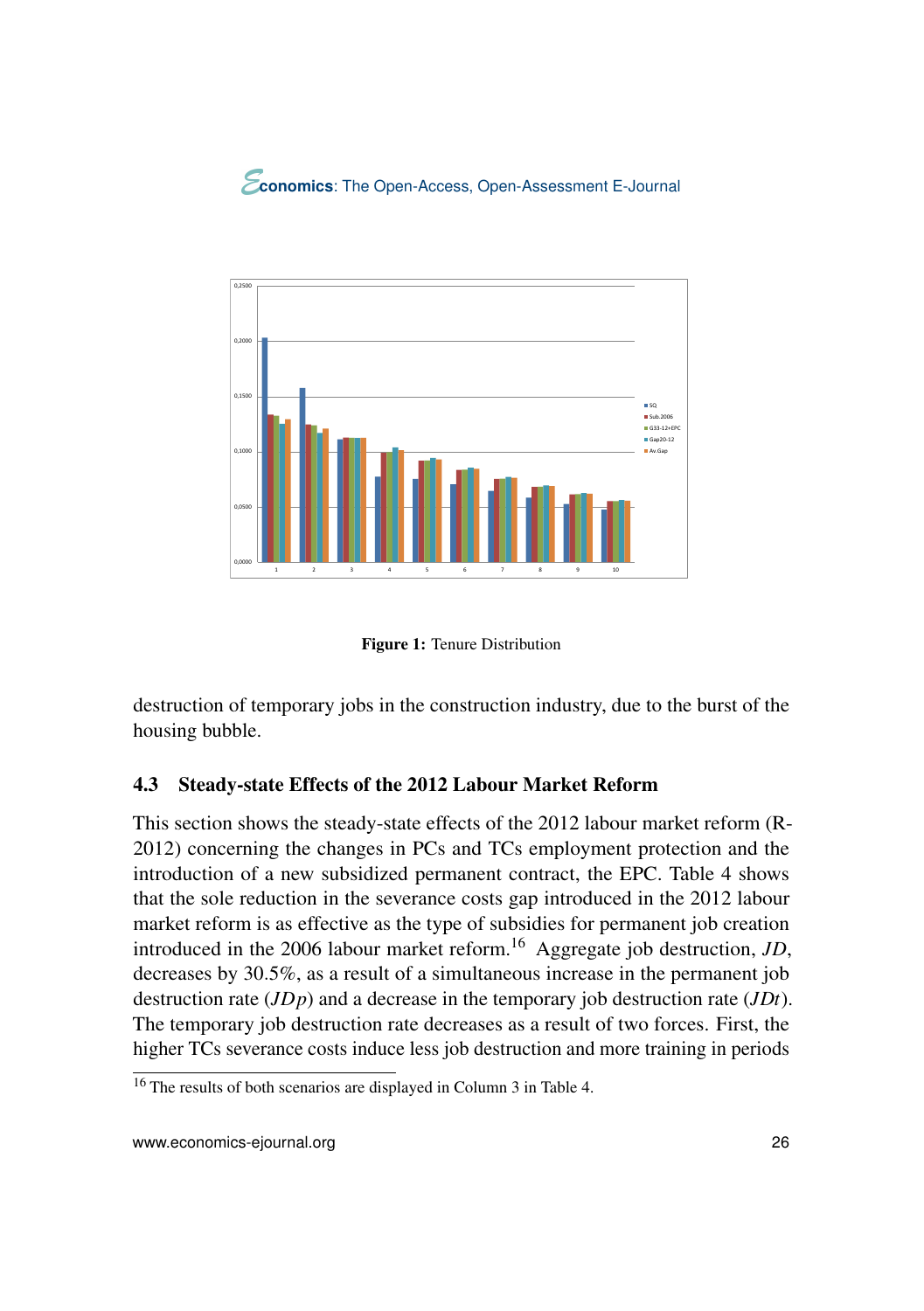<span id="page-26-0"></span>

| <b>Statistics</b> | SQ           | R-2006 or     | R-2012        | R-2012        | R-2012        |
|-------------------|--------------|---------------|---------------|---------------|---------------|
|                   | Gap $45 - 8$ | R-2012        | Gap $33 - 12$ | Gap $20 - 12$ | Gap $33 - 12$ |
|                   |              | Gap $33 - 12$ | $+ EPC$       |               | Gap $20 - 12$ |
| $\boldsymbol{u}$  | 17.3         | 10.7          | 10.5          | 9.0           | 9.8           |
| $u_{dur}$         | 12.3         | 10.8          | 10.7          | 10.3          | 10.5          |
| JD                | 12.6         | 8.8           | 8.7           | 8.2           | 8.5           |
| $JD_p$            | 7.4          | 8.6           | 8.7           | 9.0           | 8.8           |
| $JD_t$            | 26.6         | 9.2           | 8.8           | 6.0           | 7.6           |
| $JD_{d=2}$        | 22.3         | 6.5           | 6.5           | 6.5           | 6.5           |
| $JD_{d=3}$        | 29.6         | 9.4           | 8.7           | 4.1           | 6.7           |
| $JD_{d=4}$        | 30.4         | 12.2          | 11.7          | 7.5           | 9.9           |
| temp              | 37.3         | 27.2          | 27.0          | 25.5          | 26.3          |
| $n_{d=1}$         | 20.4         | 13.4          | 13.3          | 12.5          | 12.9          |
| $n_{d=2}$         | 15.8         | 12.5          | 12.4          | 11.7          | 12.1          |
| $n_{d=3}$         | 11.1         | 11.3          | 11.3          | 11.2          | 11.3          |
| $n_{d=4}$         | 7.8          | 9.9           | 10.0          | 10.4          | 10.1          |
| $n_{d=5}$         | 7.6          | 9.2           | 9.2           | 9.5           | 9.3           |
| $n_{d=6}$         | 7.0          | 8.4           | 8.4           | 8.6           | 8.5           |
| $n_{d=7}$         | 6.4          | 7.6           | 7.6           | 7.7           | 7.6           |
| $n_{d=8}$         | 5.8          | 6.8           | 6.8           | 7.0           | 6.9           |
| $n_{d=9}$         | 5.3          | 6.1           | 6.2           | 6.3           | 6.2           |
| $n_{d=10}$        | 4.7          | 5.5           | 5.5           | 5.6           | 5.6           |
| $n_{d>3}$         | 52.7         | 62.9          | 63.1          | 64.5          | 63.7          |
| $n_{d>10}$        | 8.1          | 9.4           | 9.4           | 9.6           | 9.5           |

## Table 4: Effects of the 2006 and 2012 Labour Market Reforms

 $JD_{d=i}$  stands for job destruction at the beginning of period i.

 $n_{d=i}$  stands for the proportion of workers in period i.

*temp* stands for the temporary employment rate.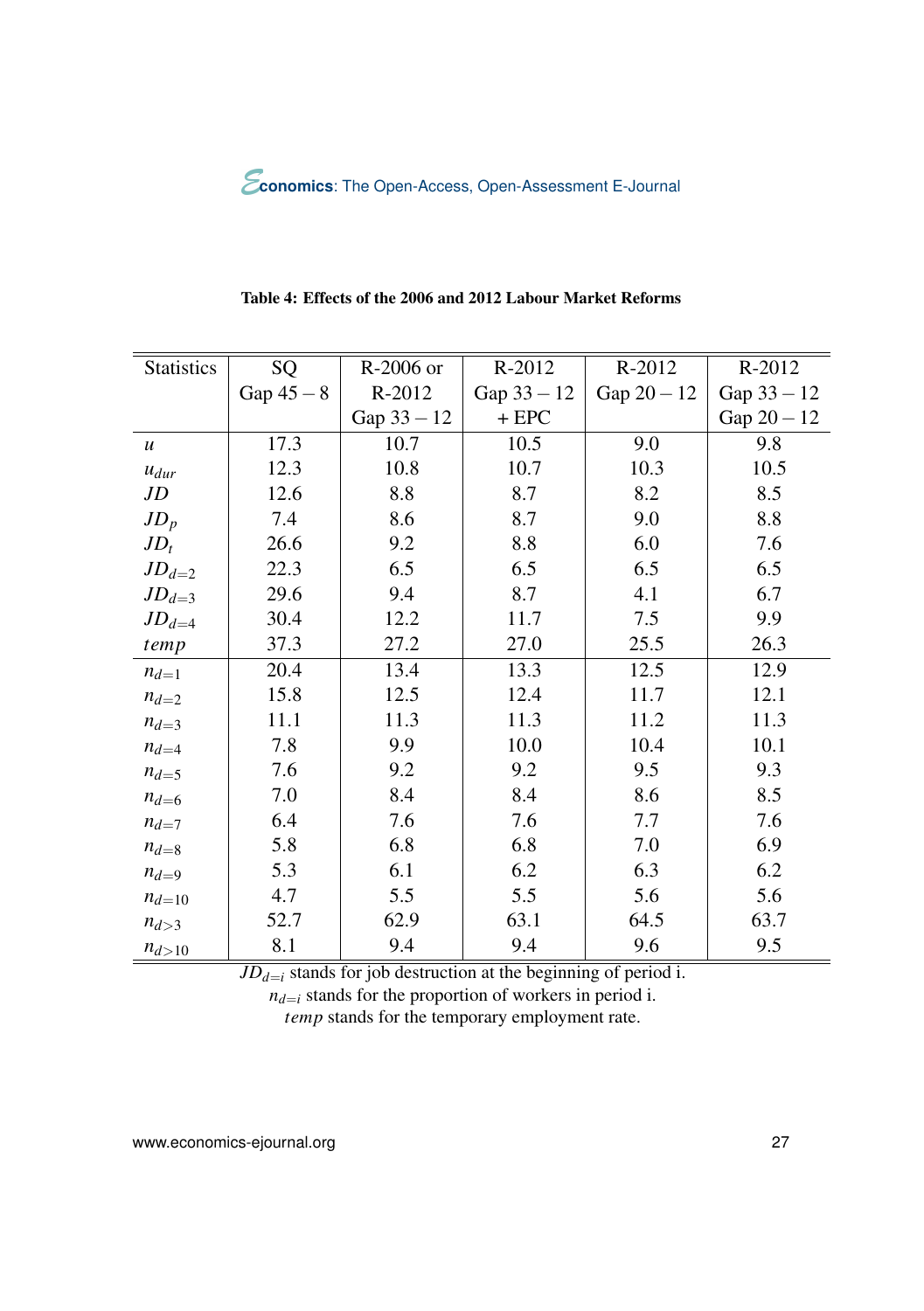two and three:  $JD_{d=2}$  changes from 22.3% to 6.5% and  $JD_{d=3}$  changes from 29.6% to 9.4%. And second, the lower gap in severance costs, and the fact that some temporary workers have received training makes firms more prone to convert TCs into PCs: the job destruction rate in period four,  $JD_{d=4}$ , changes from 30.4% to 12.2%.

The opposite happens, however, for the permanent job destruction rate, which increases by 16%, from 7.4% to 8.6%, because firing permanent workers has become cheaper. These changes in job destruction rates have an impact on tenure distribution (see Figure 1). The proportion of workers with tenure equal to or under one year,  $n_{d=1}$ , is 34.3% lower than in the SQ, and the proportion of workers with tenure of more than three years,  $n_{d>3}$ , increases by 19.4%.

Adding the EPC to the reduction in the severance cost gap introduced by the 2012 labour market reform (see Column 4 in Table [4\)](#page-26-0) hardly reduces the unemployment and the temporary job destruction rate more than in the previous scenario because only 12% of the contracts are of the EPC type. In fact, if only EPC contracts could be signed the unemployment rate predicted by the model would be 9% and the probability of being fired in contracts with a tenure equal to or below three years would decline by 2.2 additional points with respect to the previous scenario, from 8.8% in the scenario displayed in Column 4 to  $6.0\%$ <sup>17</sup> These additional reductions in the unemployment rate and in the probability of being fired in contracts with a tenure equal to or below three years are the result of an additional decrease in the job destruction rates at the beginning of period three and four,  $JD_{d=3}$  and  $JD_{d=4}$ . These, in turn, are due to a better trained workforce and to the EPC subsidy, both of which raise the value of the match to the firm.

Column 5 in Table [4](#page-26-0) shows the results of a further reduction in the severance cost gap to 8 days of wages p.y.o.s. The reason why this scenario may be of interest is because the 2012 labour market reform, in addition to the reduction in the severance cost gap in the case of unfair dismissals and the introduction of the EPC, has also made economic dismissals (with an entitlement of 20 days of wages p.y.o.s) easier to prove. The new definition of dismissals due to economic reasons will

 $17$  Note that, strictly speaking, we cannot talk about JDt in an scenario with EPCs because the EPC is a PC. The equivalent concept is the probability of being fired in contracts with a tenure equal to or below three years.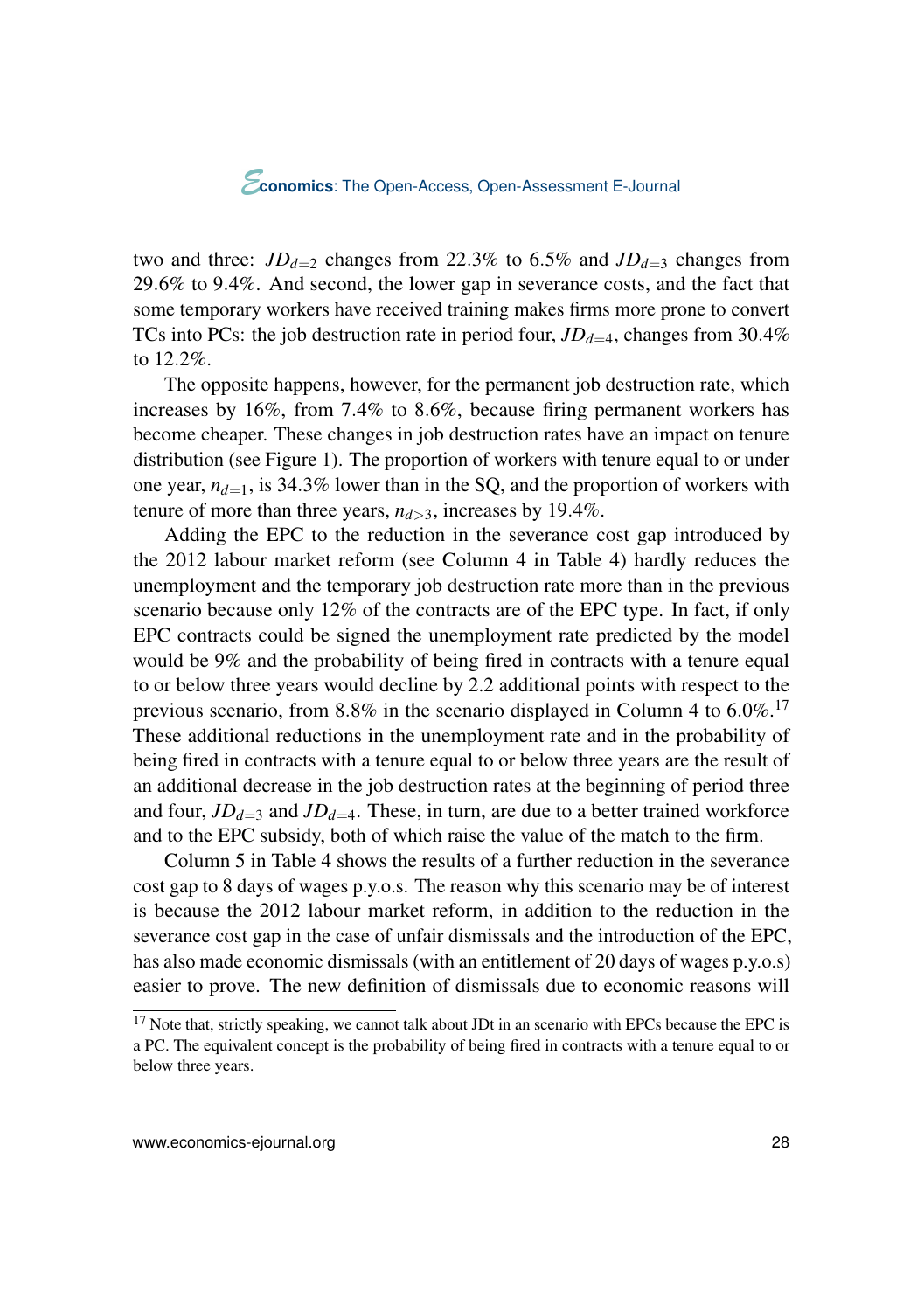<span id="page-28-0"></span>allow firms with financial difficulties to make use of them more easily. Assuming an extreme situation, in which all the dismissals took place following this route, the reduction in the unemployment rate and in the temporary job destruction rate would be 48% and 77.3%, respectively. This additional reductions in the unemployment rate and in the temporary job destruction rate are due to the reduction in the job destruction rates at the beginning of periods three and four,  $JD_{d=3}$  and  $JD_{d=4}$ , generated by the fact that TCs have become relatively more expensive and PCs relatively cheaper, which tends to induce more training in the early durations, and therefore also increase job conversion even more than in the previous scenario.

The results shown in Column 5 could be considered as an upper bound of the effects of the 2012 labour market reform concerning the adjustments on the external margin. Based on recent data on economic dismissals, a more reasonable assumption would be to consider that only half of them take this route. Column 6 in Table [4](#page-26-0) displays the results for this case. In terms of the unemployment rate and the job destructions statistics the changes are a bit larger than those displayed in Column 4.

Just as a first approximation, one could say that if the 2012 labour market reform was effective in making dismissals for objective reasons easier to implement and, therefore, effectively reduced the severance cost gap between PCs and TCs to an average of 15 days of wages p.y.o.s (see Column 6), the introduction of the EPC may have been unnecessary. In fact, the data seems to confirm this assertion, because, on one hand the number of EPC contracts signed since the introduction of the 2012 labour market reform has been quite low and, on the other hand, economic dismissals have substantially increased.

#### 4.4 Designing an Appropriate Penalty

As was mentioned in the calibration Section, under the subsidy policies analyzed in this paper, firms are assumed to pay a penalty if they do not keep the subsidized contract operating for a sufficiently long number or periods, or if they do not convert the TC into a PC. In fact, without penalties, the results would have been very different. For the 2006 labour market reform, Table [5](#page-29-0) shows that the unemployment rate, the aggregate job destruction rate and the temporary job destruction rates are much higher in the scenario without penalties (see Columns 3 and 4 in Table [5\)](#page-29-0).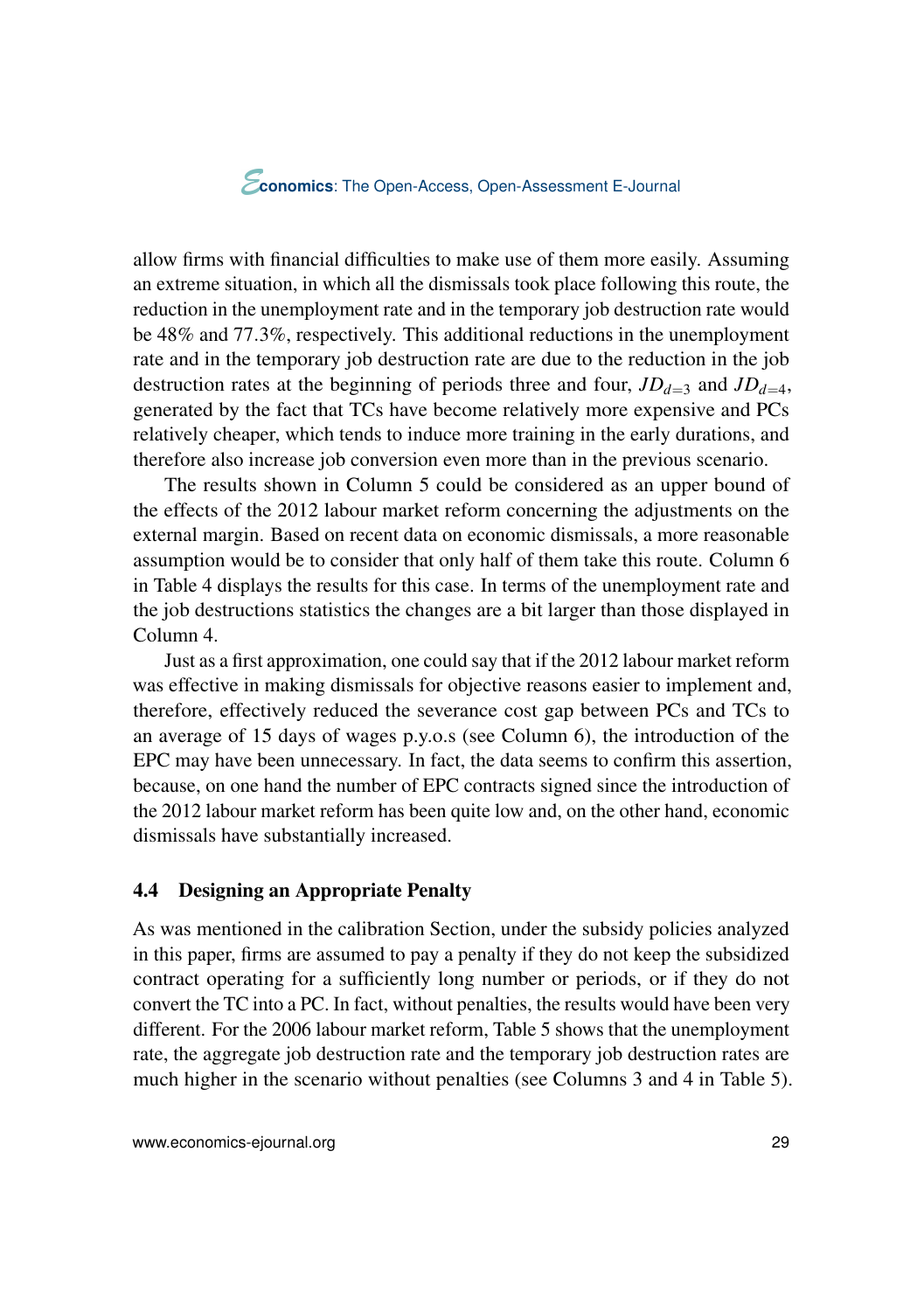| <b>Statistics</b> | SQ   | $R-2006$ | $R-2006$   | R-2012-EPC     | R-2012-EPC  |
|-------------------|------|----------|------------|----------------|-------------|
|                   |      | penalty  | no penalty | yearly penalty | end penalty |
| $\boldsymbol{u}$  | 17.3 | 10.7     | 15.7       | 9.0            | 9.8         |
| JD                | 12.6 | 8.8      | 11.6       | 8.2            | 8.6         |
| $JD_p$            | 7.4  | 8.6      | 7.4        | 9.0            | 8.9         |
| $JD_t$            | 26.6 | 9.2      | 23.1       | 6.0            | 7.5         |
| $JD_{d=2}$        | 22.3 | 6.5      | 6.6        | 6.5            | 6.5         |
| $JD_{d=3}$        | 29.6 | 9.4      | 35.7       | 4.1            | 9.4         |
| $JD_{d=4}$        | 30.4 | 12.2     | 30.9       | 7.5            | 6.5         |
| $n_{d=1}$         | 20.4 | 13.4     | 18.7       | 12.5           | 13.0        |
| $n_{d=2}$         | 15.8 | 12.5     | 17.4       | 11.7           | 12.1        |
| $n_{d=3}$         | 11.1 | 11.3     | 11.2       | 11.2           | 11.0        |
| $n_{d=4}$         | 7.8  | 9.9      | 7.7        | 10.4           | 10.2        |
| $n_{d=5}$         | 7.6  | 9.2      | 7.6        | 9.5            | 9.4         |
| $n_{d=6}$         | 7.0  | 8.4      | 7.0        | 8.6            | 8.5         |
| $n_{d=7}$         | 6.4  | 7.6      | 6.4        | 7.7            | 7.7         |
| $n_{d=8}$         | 5.8  | 6.8      | 5.8        | 7.0            | 6.9         |
| $n_{d=9}$         | 5.3  | 6.1      | 5.3        | 6.3            | 6.2         |
| $n_{d=10}$        | 4.7  | 5.5      | 4.8        | 5.6            | 5.6         |
| $n_{d>3}$         | 52.7 | 62.9     | 52.7       | 64.5           | 64.0        |
| $n_{d>10}$        | 8.1  | 9.4      | 8.1        | 9.6            | 9.6         |

# <span id="page-29-0"></span>Table 5: Penalty Design in the 2006 and 2012 Labour Market Reforms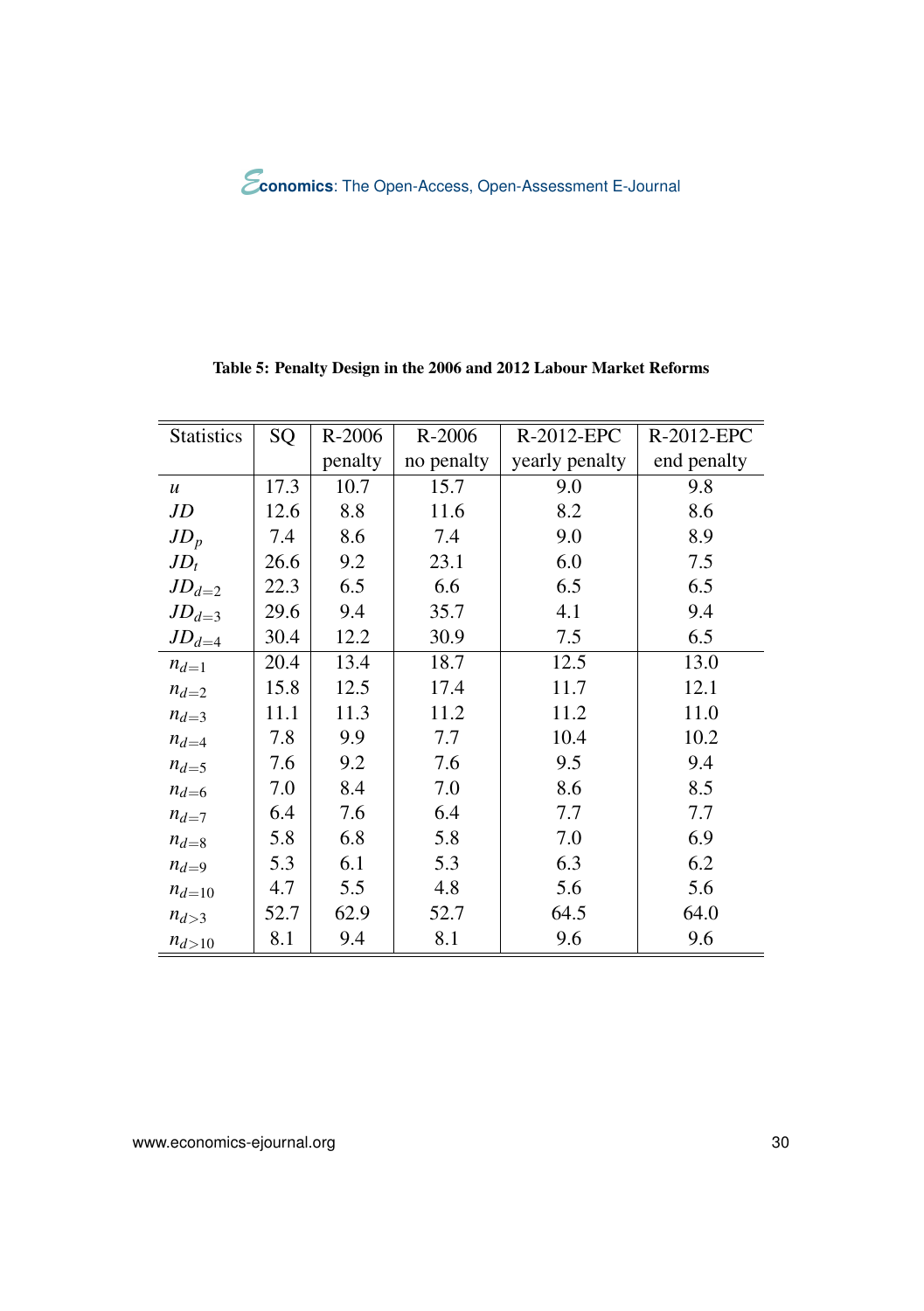If there is no penalty, job destruction rates at the beginning of periods three and four,  $JD_{d=3}$  and  $JD_{d=4}$ , are much higher than in the scenario where there exists a penalty, because firms do not have to give back the subsidy if they destroy those jobs.

Even the design of the penalty is not innocuous. For instance, in the case of the 2012 labour market reform, the results when the penalty is imposed on a yearly basis (see Column 5 in Table [5\)](#page-29-0) are different from the results when the penalty is only due if the contract does not last for at least four periods (see Column 6 in Table [5\)](#page-29-0). In this last case, job destruction at the beginning of period three,  $JD_{d=3}$ , is much higher because firms know that job destruction in period three is not penalysed. However, the fact that the job is destroyed one period later (at the beginning of period four) may have huge consequences in terms of the penalty, since the subsidies received would have to be given back. Thus, in terms of the match productivity, firms are much more demanding at the beginning of period three  $(JD_{d=3}$  is higher) because they want to maximize the probability that they will not have to return the subsidy enjoyed. On the contrary, when the penalty is imposed on a yearly basis, firms are less reluctant to continue operating with the temporary worker in period three  $(JD_{d=3})$  is lower) but, at the same time, it is less likely that the EPC lasts for four periods  $(JD_{d=4}$  is higher) because the penalty is just the one associated with not having maintained the working relationship for one additional year. In the end, balancing these countervailing effects, it turns out that the temporary job destruction rate is lower in the scenario where the penalty is imposed on a yearly basis (see Column 5) and, therefore, also the unemployment rate.

The results also suggest that among the two policies that involve subsidies (subsidies that are in fact very similar in magnitude) the EPC is a much more effective strategy than the strategy introduced in the 2006 labour market reform, basically because of the change in the structure of severance costs and also because of the timing of the subsidy provision. While in the case of the 2006 labour market reform firms with TCs only received the subsidy once the TC was converted into a PC, in the case of the EPC the subsidy is provided on a yearly basis.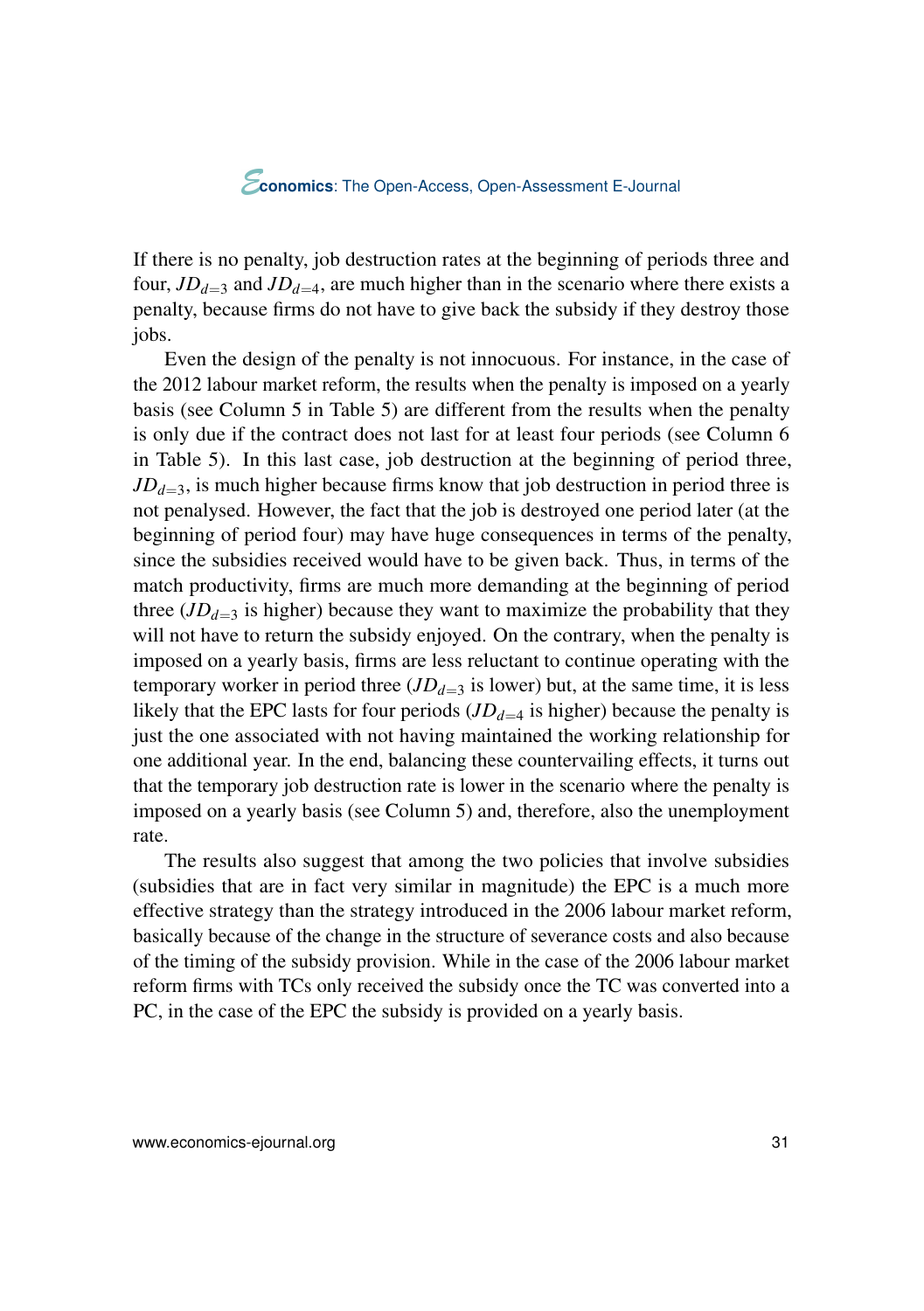## 5 Conclusion

Triggered by the enormous increase in unemployment rates during the "Great Recession" and by the perverse consequences of duality in some Southern European countries, governments in these countries have recently opted for combining reductions in the severance costs gap between permanent (PCs) and temporary contracts (TCs) with some fiscal measures, such as tax rebates in the case of job conversion of TCs into PCs or subsidies for permanent job creation. This paper has evaluated the effectiveness of these measures in reducing the unemployment rate and the degree of segmentation in dual labour markets. For this purpose, an equilibrium search and matching model and the Spanish labour market reforms have been used as a benchmark. This rich structural model allows us to understand firms' labour adjustment decisions in the face of temporary shocks to demand when dismissal costs and those associated with losing firms' human capital are relevant.

The results point to fact that subsidizing permanent job creation may not be the best option from a fiscal point of view to reduce labour market segmentation between PCs and TCs. It is true that subsidies may have proved successful in the case of the 2006 labour market reform, by partly accounting for the decrease in the temporary employment rate, as the model shows. However, the model also suggests that a much more efficient way to fight against the duality in the labour market would be to reduce the severance costs gap between these two type of contracts to a number close to eight days of wages p.y.o.s, so that the effective indemnity be closer to the mean European indemnity, which is around 20 days of wages p.y.o.s. It is probably too early to judge whether the 2012 labour market reform has been successful in that respect. It is true that economic dismissals have increased, but this is not surprising given the bad economic situation that the Spanish economy has suffered. It remains to be seen whether during the recovery the tendency for firms to pay indemnities closer to those for unfair cases has really changed. Finally, the model also shows the relevance of designing appropriate penalties for those firms that do not comply with the obligations that the subsidies involve.

There is an important caveat that should be mentioned. In this paper adjustments along the intensive margin were not allowed. As was stated in the introduction, the 2012 labour market reform also introduced important changes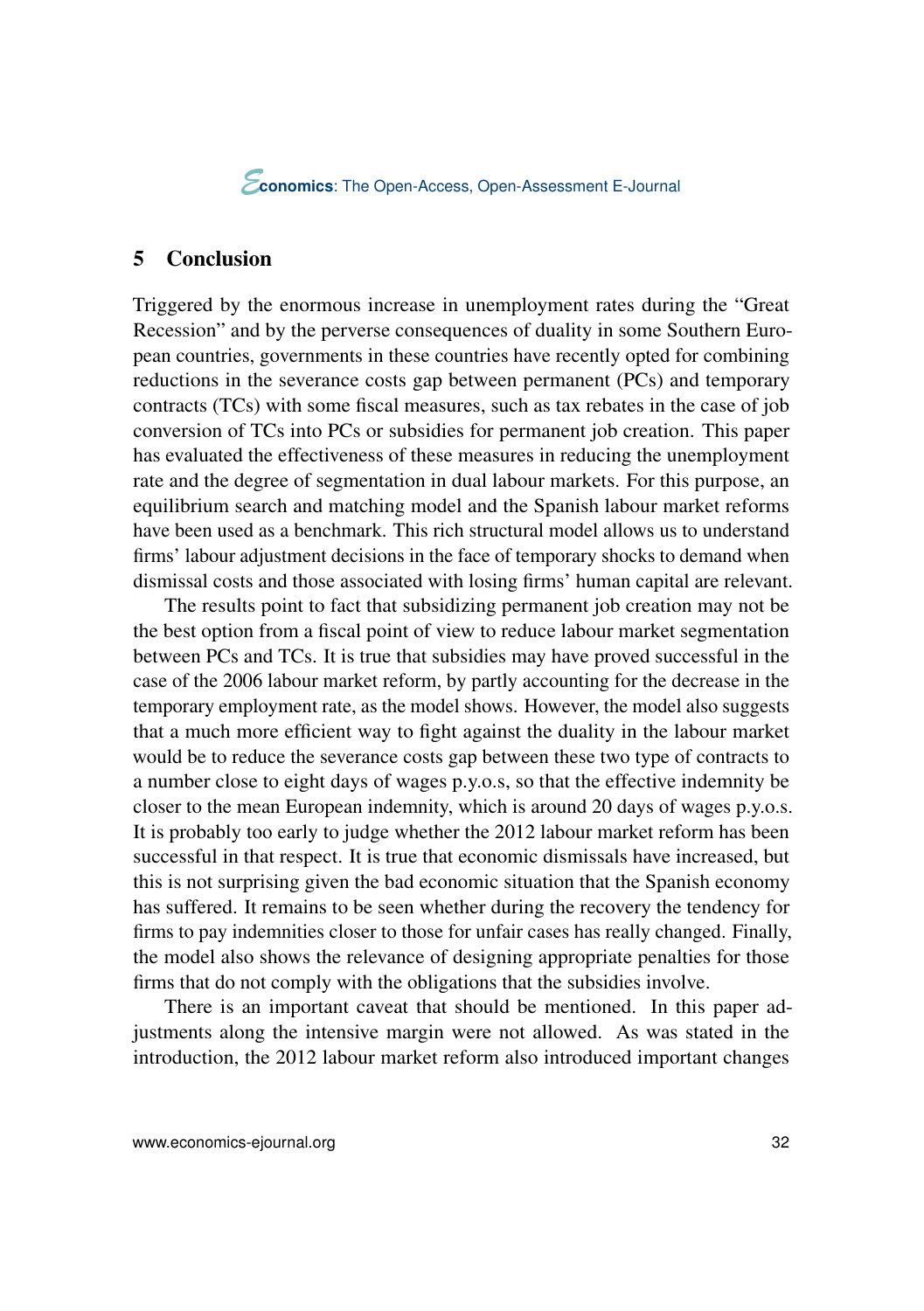<span id="page-32-0"></span>in the degree of internal adjustment.<sup>18</sup> In a companion paper, [García-Pérez and](#page-33-0) [Osuna](#page-33-0) [\(2015\)](#page-33-0) find that the availability of short-time work schemes, if properly subsidized, further reduces unemployment and the degree of segmentation between TCs and PCs. Of course, then the question is whether the increase in welfare may compensate for the fiscal cost, a question that the authors address by computing the transition in order to perform a cost benefit analysis.

Acknowledgements: I gratefully acknowledge the support from research projects PAI-SEJ513, P09-SEJ4546 and ECO2012-35430. The usual disclaimer applies.

# References

- Abowd, J.M. and T. Lemieux (1993). The effects of product market competition on collective bargaining agreements: The case of foreign competition in Canada. *The Quarterly Journal of Economics*, 108(4), 983–1014. http://www.jstor.org/stable/2118457
- Albert, C., García-Serrano, C. and V. Hernanz (2005). Firm-provided training and temporary contracts. *Spanish Economic Review*, vol. 7(1), 67–88, January. http://econpapers.repec.org/article/sprspecre/v3*a*73*ay*3*a*20043*ai*3*a*13*ap*3*a*67 − 88.*htm*
- Bentolila, S., Dolado J.J. and J.F. Jimeno (2008). Two-tier employment protection reforms: The Spanish experience. *CESifo DICE Report 4/2008.* https://www.cesifo-group.de/portal/page/portal/96843359E9810D9FE04400144FAFBA7C
- Cole, H. and R. Rogerson (1999). Can the Mortensen Pissarides matching model match the business-cycle facts? *International Economic Review*, 40, 933-959. http://www.jstor.org/stable/2648708
- Costain, J., Jimeno, J. and C. Thomas (2010). Employment fluctuations in a dual labour market. Documento de trabajo 1013, Banco de España. https://ideas.repec.org/p/bde/wpaper/1013.html

 $18$  In [Osuna](#page-34-0) [\(2014\)](#page-34-0) the author studies the implicacions of the 2012 labour market reform concerning more working-week flexibility for employment and productivity.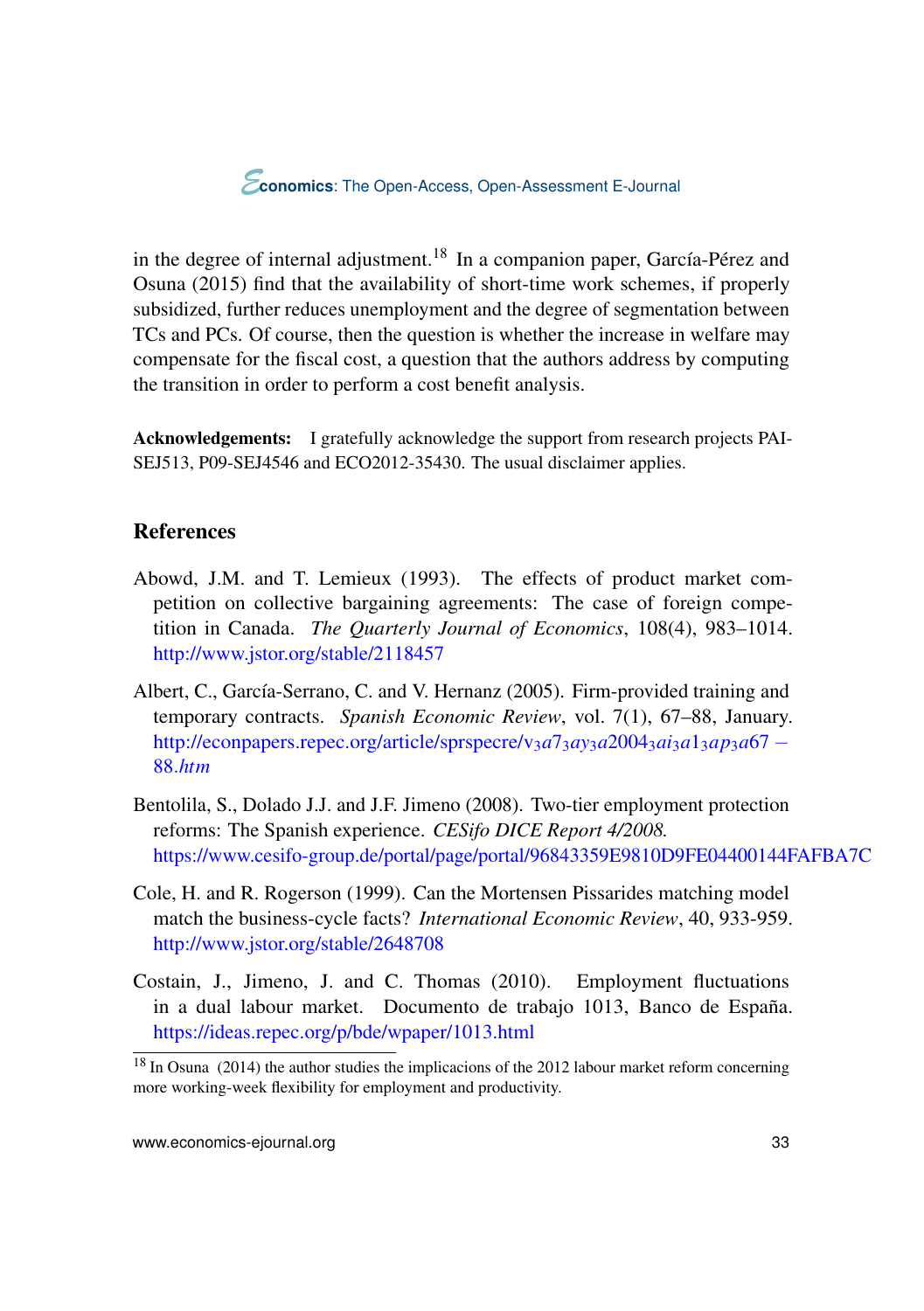- <span id="page-33-0"></span>Dolado, J.J., Ortigueira, S. and R. Stucchi (2008). Do temporary contracts affect TFP? Evidence from Spanish manufacturing firms. *CEPR Discussion Paper No. 8763.* https://ideas.repec.org/p/iza/izadps/dp3832.html
- García-Pérez, J.I. (2008). La muestra continua de vidas laborales: Una guía de uso para el análisis de transiciones. *Revista de Economía Aplicada*, Número E-1, Vol. XVI, 5–28.
- García-Pérez, J.I. and V. Osuna (2014). Dual labour markets and the tenure distribution: Reducing severance pay or introducing a single contract. *Labour Economics*, 29,1–13. http://www.sciencedirect.com/science/article/pii/S0927537114000554
- García-Pérez, J.I. and V. Osuna (2015). The effectiveness of Short-time work mechanisms in Dual Labour Markets, *De Economist*. http://link.springer.com/article/10.1007/s10645-015-9256-x
- García-Pérez J.I. and Y.F. Rebollo (2009). The use of permanent contracts across Spanish regions: Do regional wage subsides work? *Investigaciones Económicas*, 33(1), 97–130. https://ideas.repec.org/a/iec/inveco/v33y2009i1p97-130.html
- Güell, M. and B. Petrongolo (2007). How binding are legal limits? Transitions from temporary to permanent work in Spain. *Labour Economics*, 14–2, 153–183. http://www.sciencedirect.com/science/article/pii/S0927537105000709
- Lacuesta, A., Puente, S. and E. Villanueva (2012). The schooling response to a sustained increase in low-skill wages: Evidence from Spain 1989–2009. Bank of Spain Working Paper No. 1208. https://ideas.repec.org/p/bde/wpaper/1208.html
- Lazear, E. (1990). Job security provisions and employment. *Quaterly Journal of Economics*, 105, 699–726. http://qje.oxfordjournals.org/content/105/3/699.short
- Mortensen, D. and C. Pissarides (1994). Job creation and job destruction in the theory of unemployment. *Review of Economic Studies*,61, 397-415. http://restud.oxfordjournals.org/content/61/3/397.abstract

# OCDE (2013).

Employment outlook 2013. http://dx.doi.org/10.1787/empl*outlook* −2013−*en*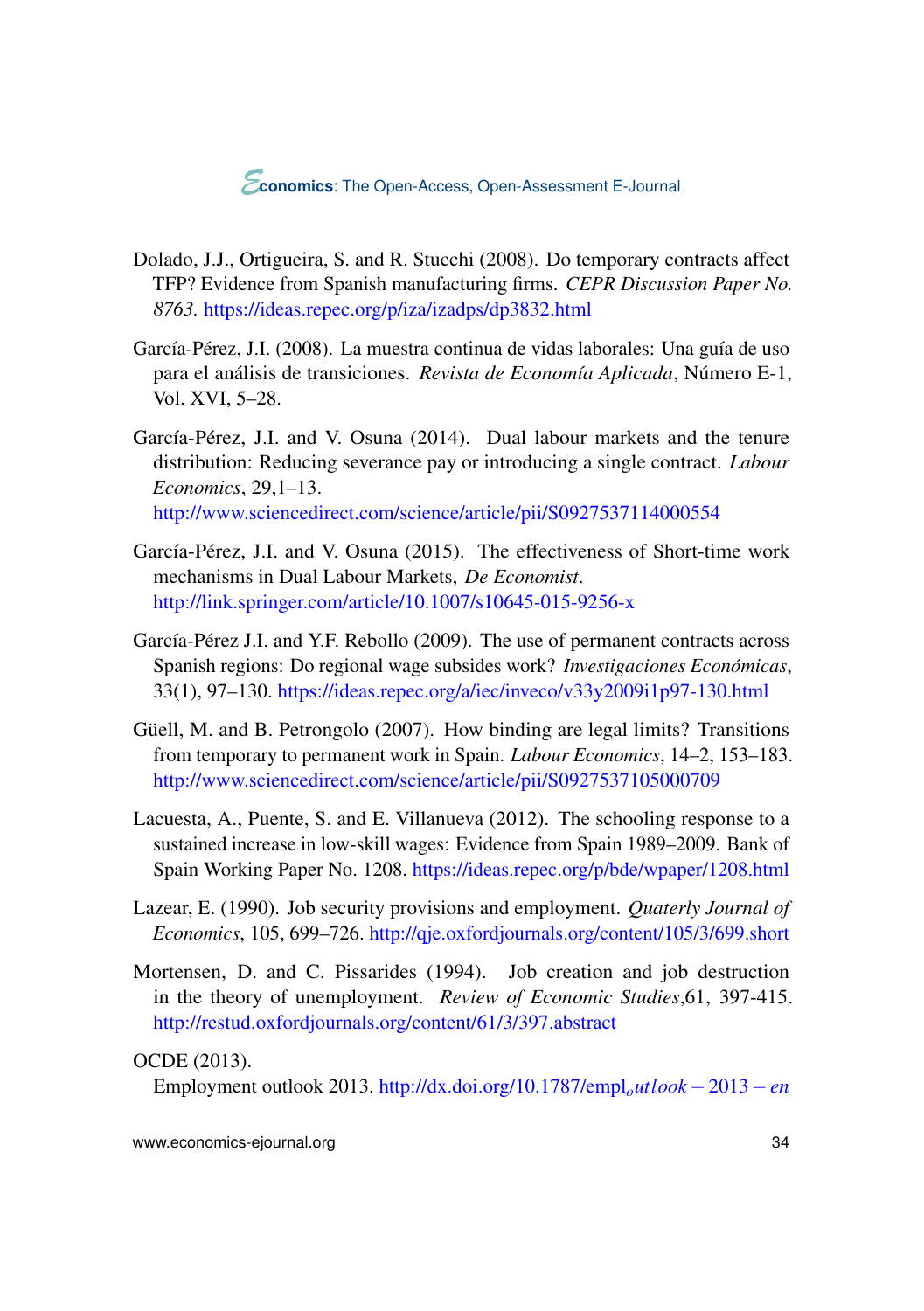

- <span id="page-34-0"></span>Osuna, V. (2005). The effects of reducing firing costs in Spain. *Contributions to Macroeconomics*, The B.E. Journal of Macroeconomics, Berkeley Electronic Press, vol.5 (1), 1–29. https://ideas.repec.org/a/bpj/bejmac/vcontributions.5y2005i1n5.html
- Osuna, V. (2014). Working-Week Flexibility: Implications for Employment and Productivity. *Economics: The Open-Access, Open-Assessment E-Journal*, 8 (2014–7): 1-29. http://dx.doi.org/10.5018/economics-ejournal.ja.2014-7
- Tauchen (1986). Statistical properties of generalized method-of-moments estimators of structural parameters obtained from financial market data. *Journal of Business and Economic Statistics*, American Statistical Association, vol. 4(4), 397– 416. http://www.tandfonline.com/doi/abs/10.1080/07350015.1986.10509537